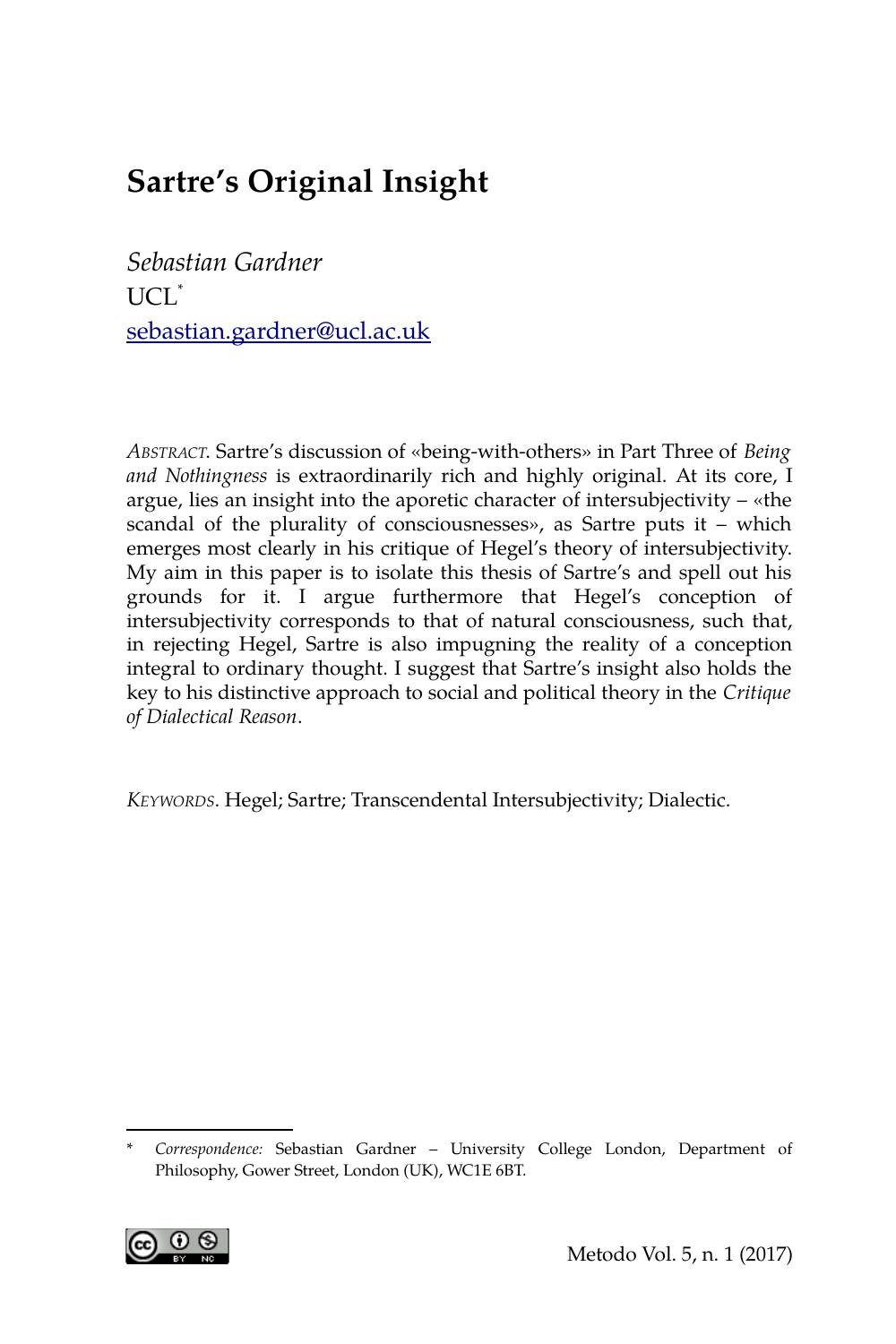The history of philosophical reflection on intersubjectivity is a chiefly post-Kantian affair, in which Sartre occupies a singular position. Sartre is known for having characterized human relationships as irresolvably conflictual in his early philosophical writings, while his literary works from that period give forceful expression to an intensely pessimistic vision of human relations, according to which love, hatred, sexual desire, and so on, are merely so many variations on a fundamental dynamic, and all ultimately futile to an equal degree.

This part of Sartre's account of intersubjectivity must however be distinguished, on my view, from his fundamental insight concerning what may be called the transcendental logic of intersubjectivity – his claim that the condition of being with-and-among others cannot be made rationally transparent, for the reason that intersubjectivity, as such and of itself, lacks the intelligibility and reality attributed to it in ordinary thought, and in much philosophical theory. I describe this claim as one of transcendental logic, though the term is not used by Sartre himself, in order to make clear that it is not an instance of conceptual analysis, and nor does it belong straightforwardly to either the epistemology of other minds or normative theory. Certainly it is bound up with and has bearing on these more familiar areas of enquiry: Sartre articulates it in the context of a lengthy discussion of the grounds of our knowledge of others, and it has implications for how we should understand the problems of social and political life. But the crux of Sartre's position is a negative *a priori* claim concerning the relation of the concept of intersubjectivity to its purported object.

The interest and importance of this insight has not, I think, been well appreciated. In part this is due to the simple fact that Sartre's position is at variance with the firmly pro-intersubjectivist consensus of the age, but it also owes much to the way in which Sartre allows his argument to be construed as dependent on premises which are, critics have alleged, naively Cartesian or dogmatically subjectivist. My primary aim in this paper is to show that, though the text of *Being and*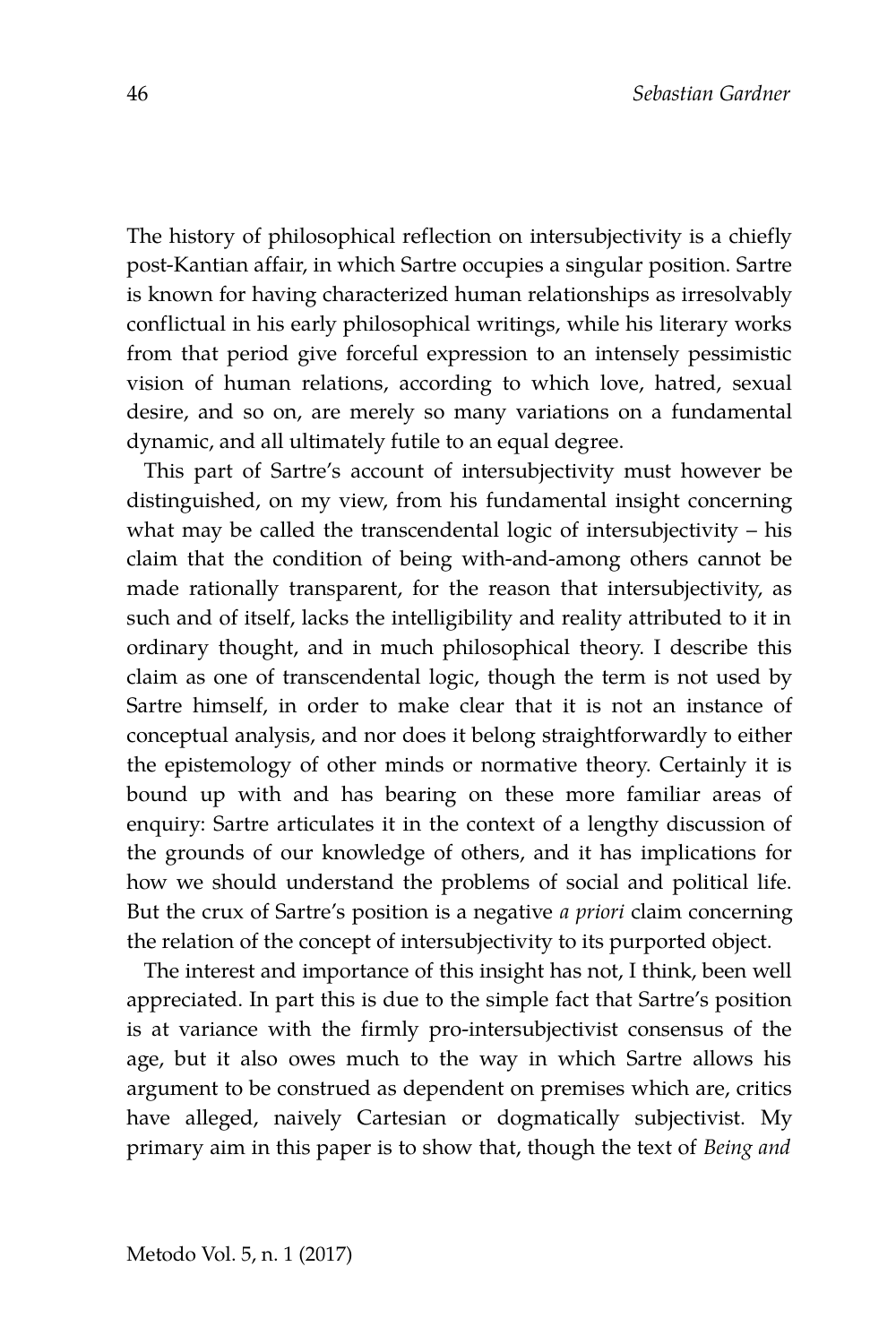*Nothingness* may admit of interpretations which make controverting his position a simple matter, Sartre's doctrine of aporetic intersubjectivity, once disentangled from its surroundings and pared down to its essence, holds up under scrutiny and commands attention.

#### **1. Sartre's thesis**

The historical originality to which I alluded lies in the challenge posed by Sartre to the long and distinguished philosophical tradition, beginning in classical German philosophy, which maintains that a single arc of theoretical reflection can comprehend simultaneously (i) self-conscious subjectivity in all of its interiority, and (ii) the essential institutional, ethical, and other normative structures of modern sociality, in such a way as to exhibit their rational interconnection. Sartre refers to this outlook, as he finds it in what he considers its fully developed form, namely Hegel, as intersubjective «optimism». There is no space here to rehearse the history in any detail, but I think it will be agreed that this is a fair characterization of one important trajectory in the post-Kantian development, and it will be helpful to have the major landmarks in view.

The basis of our cognition of others in theoretical and practical contexts is an issue to which Kant pays scant attention, but which becomes abruptly central to the work of his successors, who evince a deeper appreciation of Rousseau's insight into the interdependence of our self-conception and our conceptions of others – a relation which they regard, furthermore, as opening up new philosophical avenues. Schiller in the *Letters on Aesthetic Education* addresses on a broad historical plane the question of how the individual might hope to realize the reconfiguration of subjectivity demanded by her own practical reason at the collective level of aesthetically informed *Bildung*. Fichte in his later Jena writings advances the extraordinarily original and powerful idea that bare self-consciousness presupposes (cognition of) its own recognition by another self-consciousness.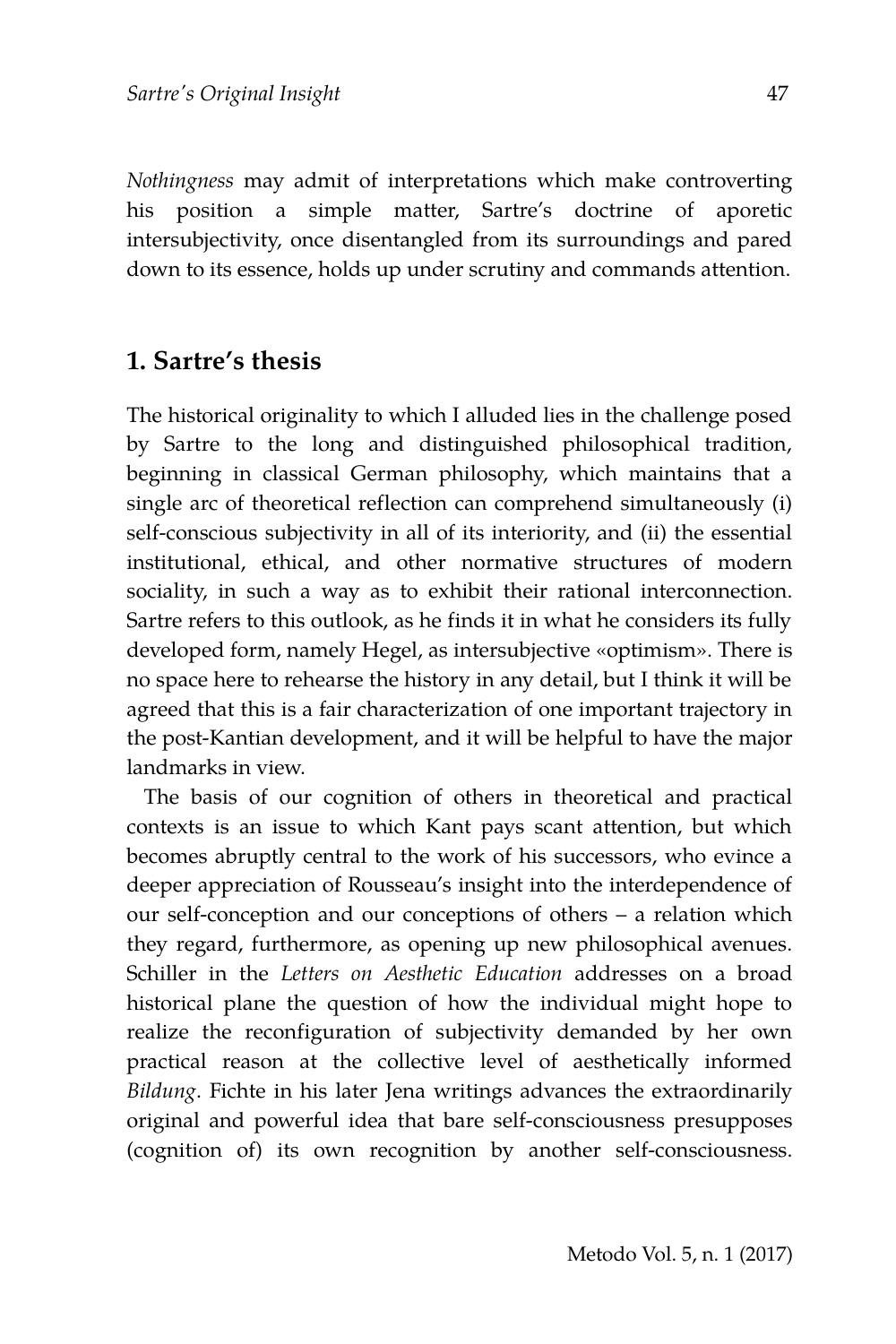Schelling recasts this transcendental moment as a turning point in the self-construction of consciousness, which makes possible, through human history, the absolute unification of subjectivity and objectivity or Freedom and Nature. Hegel, dissatisfied with Fichte's solution on various counts, including its alleged «one-sidedly» subjective character and the sharp separation which it presupposes of transcendental from empirical levels of consideration, reworks Fichte's thesis that recognition is constitutive of self-consciousness in Chapter IV of the *Phenomenology of Spirit*, in terms that, if Hegel is right, (a) dispose of the empty formalism implied by Fichte's treatment of the I, (b) acknowledge the role played by Nature in the formation of selfconsciousness, and (c) facilitate the construction of a new ontology of *Geist*, the fruits of which are seen in Hegel's treatment of the human sphere at large. A great deal of later philosophy, from the Young Hegelians, through Dewey, down to Habermas and Brandom in the present day, follows Hegel's path of expounding the social character *of* human reason and the permeation of sociality *by* reason.

Sartre's critique of this tradition, in all of its varieties, focuses, as I have said, on the aporia which he claims to find at the root of intersubjectivity: his thesis, in preliminary formulation, is that intersubjective consciousness demands a doubling of standpoints, between which we can alternate without strict inconsistency or overt conceptual incoherence, but which resist systematic integration, or more exactly, which can be integrated only at a level of thought which prescinds from one or other of the standpoints which it pretends to synthesize. The upshot is that intersubjectivity involves a mere *superimposition* of disjoined perspectives, sufficiently stable to allow for the conceptual scheme of ordinary psychology and the pursuit of common forms of life, but which falls short of the unity required for intersubjective structures to qualify as fully intelligible realities. Sartre attempts to establish this result, moreover, by drawing on the native resources of classical German philosophy.<sup>[1](#page-3-0)</sup>

<span id="page-3-0"></span><sup>1</sup> Indeed, Sartre's model for the aporetic superimposition just described is the Unhappy Consciousness of Hegel's *Phenomenology of Spirit* (§§206-11/III:163-6). References to this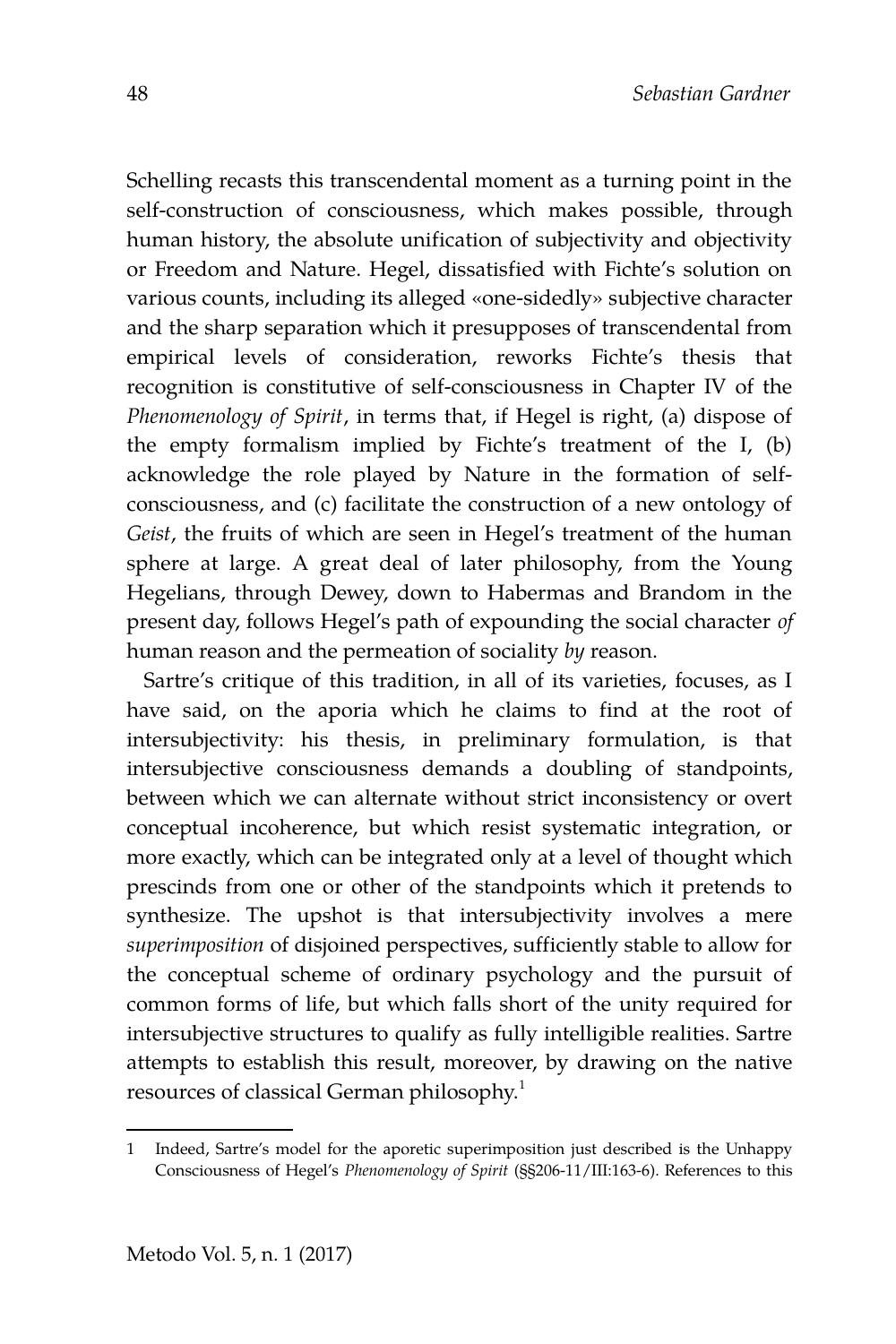Fichte has been credited by Dieter Henrich with an original insight into the problem posed by self-consciousness, $^2$  $^2$  and my parallel suggestion regarding Sartre – that he offers a similarly ground-level insight concerning the interrelations of self-consciousnesses (in Sartre's memorable phrase: «the scandal of the plurality of consciousnesses» $3$ ) – is intended to follow Henrich's pattern in two respects. First, the insight itself concerns the existence of an aporia, and implies no positive theoretical claim. Sartre's own account of our knowledge of other minds is therefore not strictly at issue. Second, elaborating the insight involves certain steps which cannot be presented as matters of immediate logical implication, and because conceptual analysis cannot directly establish Sartre's aporetic conclusion, its demonstration needs to be indirect. Accordingly, I will reconstruct his argument – with reference to his critical discussion of Hegel in the chapter on «The Existence of Others» in *Being and Nothingness*, where the insight first gets articulated – in the form of a dilemma for intersubjectivism.

It is characteristic of aporetic theses that they are elusive, and the present case is no exception. At one extreme, Sartre may seem to be saying something incontestable and anodyne – perhaps simply that there exists no collective mind in the same sense as there exist individual minds; and at the other extreme, to be denying the basic facts of interpersonal knowledge and social existence which define the very phenomena he holds to be problematic. Getting his insight into focus means arresting its tendency to oscillate between trivial truth and inconsequential absurdity.<sup>[4](#page-4-2)</sup>

Also to be acknowledged at the outset is Sartre's openness to the objection that his whole approach, which proceeds at a level of

work, prefixed PS, are first to the numbered paragraphs of the translation and then to *Phänomenologie des Geistes* in Hegel's *Werke*.

<span id="page-4-0"></span><sup>2</sup> HENRICH 1982.

<span id="page-4-1"></span><sup>3</sup> SARTRE 1995 [1943], 244/300, henceforth abbreviated BN. References are first to the English translation and second to the original French edition of 1943.

<span id="page-4-2"></span><sup>4</sup> Notable treatments in the commentaries include O'HAGAN 1981, SCHROEDER 1984, THEUNISSEN 1986, Ch. 6, and HONNETH 1995 and 2003.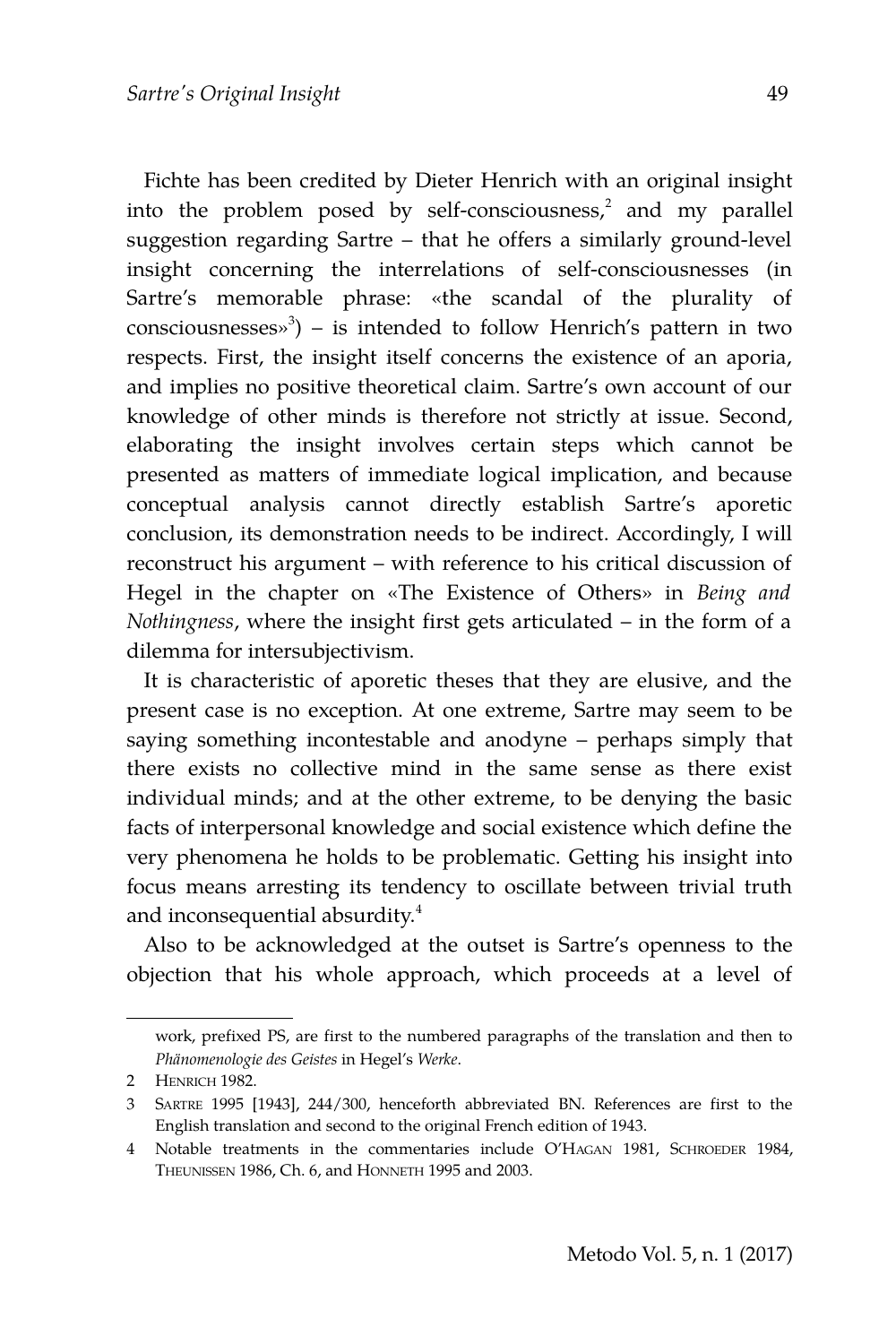maximal abstraction and aims to grasp the very essence of the selfother relation, fails to get purchase on any philosophically substantial issue. If this is true, then Sartre is, as I have indicated, not on his own. The tradition of theorizing in which Sartre follows supposes that abstraction is needed precisely in order to exhibit the *deep* intelligibility of intersubjectivity, by bringing to light a structure which intermediates between various spheres: general metaphysics, knowledge of other minds and other-ascription of mental states, social ontology, and normative ethical and political theory. If Sartre is right that such intelligibility is missing, and if what this result should really be taken to signify is that philosophers have been thinking about the issue in entirely the wrong way, then that is a whole other story – with wide repercussions, since, the next section will argue, our ordinary pre-philosophical conception of intersubjectivity appears to involve equally a set of highly abstract commitments.

# **2. Commitments of natural consciousness**

Before turning to Sartre's text, I want to offer a characterization of our pre-theoretical conception of intersubjectivity, which will allow us to understand why so much is at stake in Sartre's critique of Hegel's intersubjectivism: because our ordinary conception of intersubjectivity corresponds so closely to that of Hegel, critique of the latter implies a critique of natural consciousness.<sup>[5](#page-5-0)</sup>

Attempts to state in philosophically neutral terms the basic constituents of intersubjectivity as natural consciousness conceives it, are inevitably prey to the charge of tendentiousness, but the following list of conditions has a good claim to capture key elements of any recognizable modern conception of intersubjectivity, which is what Sartre and Hegel are concerned to elucidate.

It is a condition for a relation to qualify as intersubjective that

<span id="page-5-0"></span><sup>5</sup> Sartre himself does not explicitly make this mapping, but it is clear that he regards Hegel's intersubjectivism as mirroring errors in natural consciousness.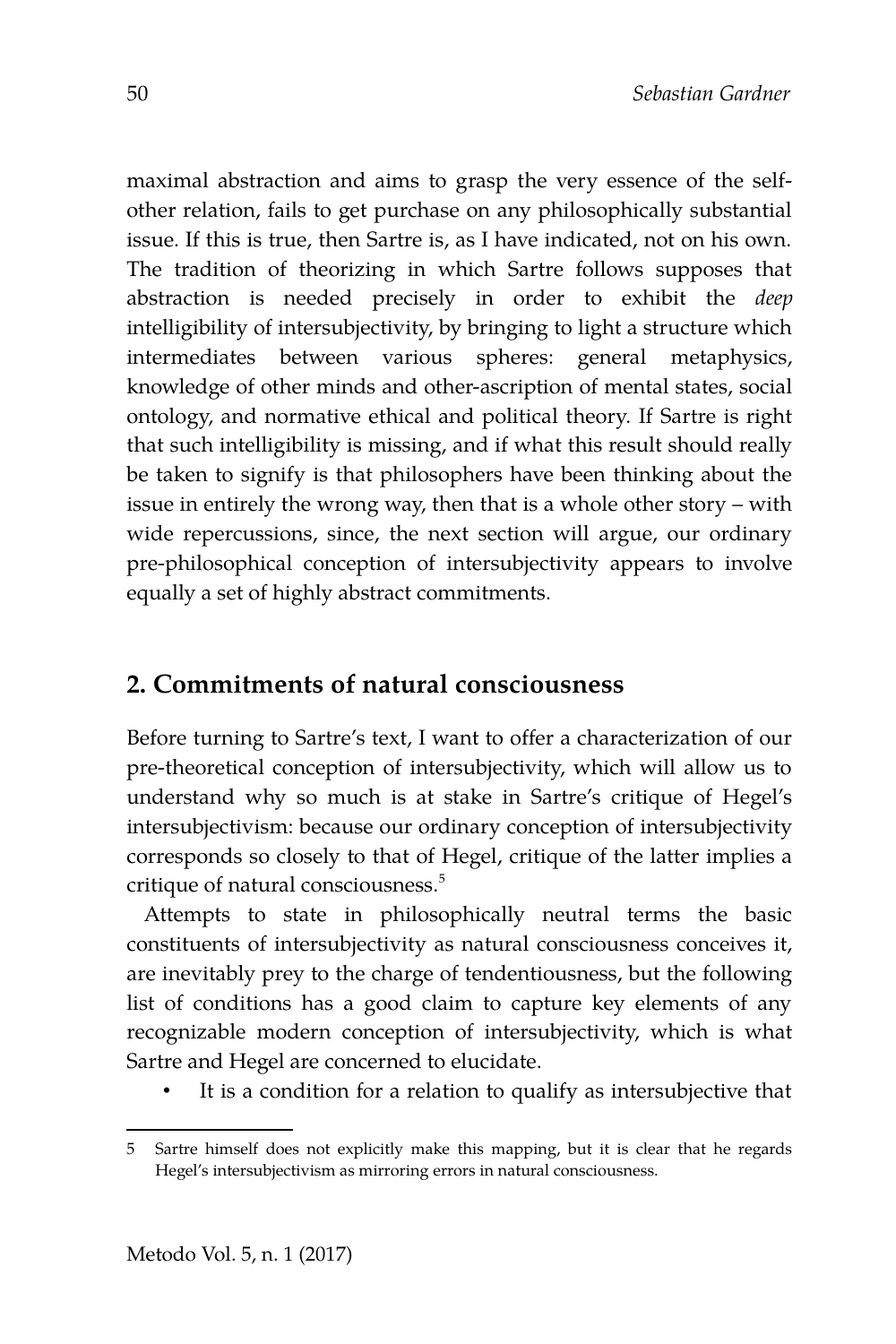it should allow for its being *understood* as such from the standpoint of the individual subjects which comprise its *relata*. (Intersubjectivity, like selfhood, is necessarily self-ascribable, "I-/We-thinkable".)

- Intersubjective relations presuppose that subjects have access if not explicitly or in fact, then implicitly or in principle – to a *universal* under which they can jointly know themselves to fall. (Whatever determinate, mutually differentiating conceptions of self and other may be deployed in intersubjective relations, all parties must be able to conceive themselves as being in some essential respect, however indefinite, of a single *kind*.)
- Intersubjective relations, though amply creative of the *properties* of subjects, do not ground but presuppose the basic *individuation* of their *relata*. (Our fundamental numerical distinctness from one another is not something which could have been *produced* out of our relations to one another.<sup>[6](#page-6-0)</sup> This independence is integral to our conception of intersubjectivity as a domain which we do not merely act *on* but which we participate *in*, in a sense that nature does not permit.)
- We find ourselves standing in relations to others somewhat as we find ourselves standing in relation to external material objects, in so far as our relations to particular others exhibit a *contingency* which is necessarily absent from our self-relation. (Self-relations cannot assume the same richly complex, limitlessly mediated forms as our relations to others, which exploit, in a way that self-relations cannot, the separateness of external bodies.)
- Nevertheless, the *general* circumstance of finding oneself in relations to others, though not given as deriving from any prior and independent source, cannot be outright contingent. (The natural facts of common species membership, biological generation, material dependence and so forth, though possessing a kind of necessity, are insufficient to explain the

<span id="page-6-0"></span><sup>6</sup> Such that «it is by the very fact of being me that I exclude the Other» (BN 236/292).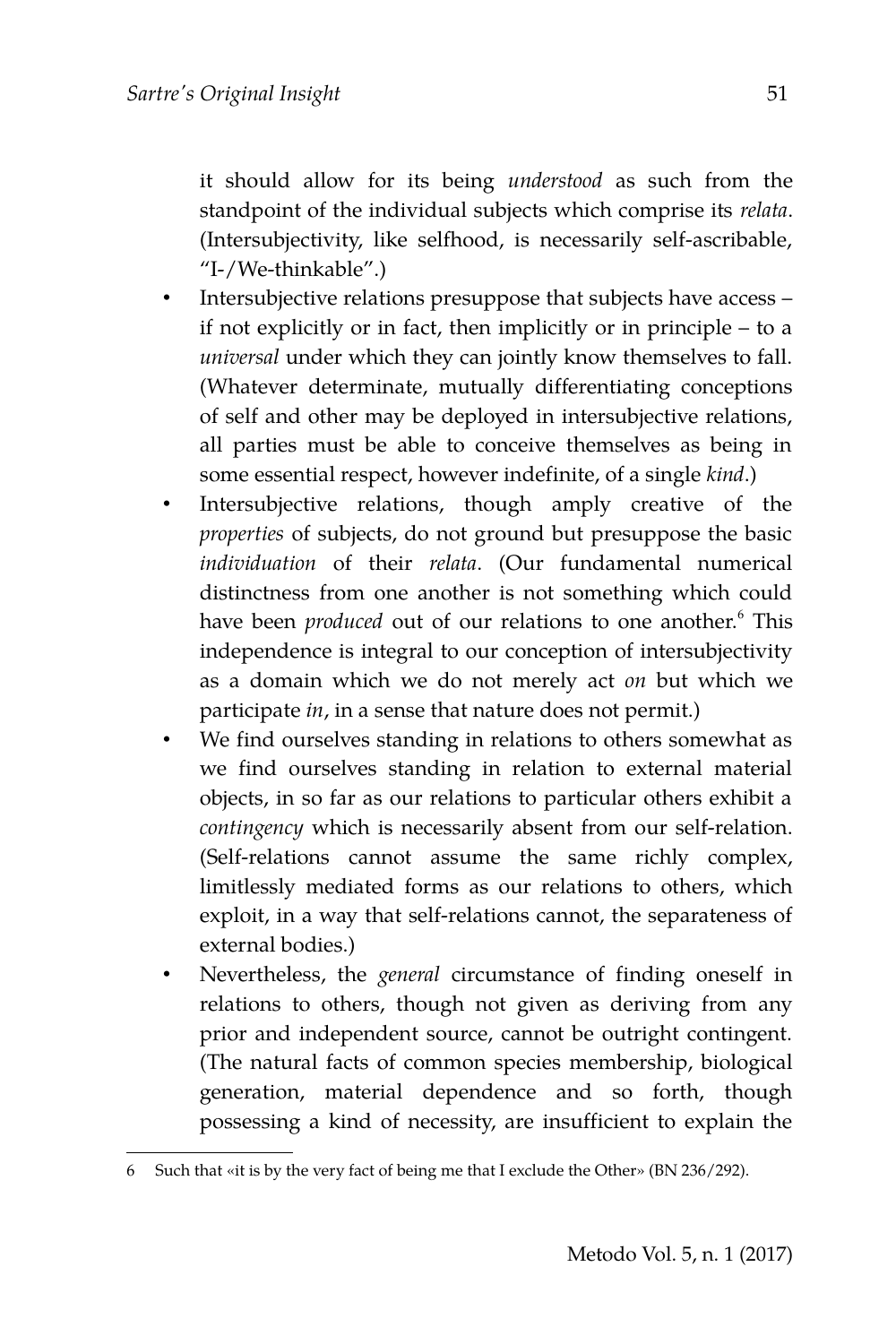non-accidental interlocking of our existences: the manner in which we are intentionally contained in one another, «mutually imbricated»,<sup>[7](#page-7-0)</sup> in a way that things in nature cannot be, and that our relation to nature cannot replicate. Because the possibility of being (so to speak) inhabited by others cannot be erased, we cannot take the distance from others that we can from nature: solipsism, as distinct from mere isolation, is phenomenologically inconceivable.)

- Intersubjectivity encompasses the possibility of the other's immediate, apodictic *presence*. (Necessarily it is possible in principle to look others in the eye, as we commonly put it: to apprehend the other with certainty of being presented with a *subject* of predication, a *bearer* of properties, and not merely with a predicate.)
- The possibility of being determinately related to another subject presupposes a *common dimension*, some homogeneous medium of interrelation, with respect to which we find ourselves interchangeable in principle, and by virtue of which intersubjective relations have, potentially if not actually, a communicative character.<sup>[8](#page-7-1)</sup> (Whatever I can say or do to or with you must be something that, were our positions reversed in appropriate respects, you could intelligibly say or do to or with me. And what makes this the case – the plane on which we meet and by virtue of which we are able to interact – must in some sense pre-exist our encounter, i.e., cannot be a simple direct function of our conjunction.)

All of these conditions are ordinarily taken to be fulfilled in the simple transactions and communicative acts of everyday life. No puzzle is presented when one person employs a shared natural language to induce another to act in a certain way, social behaviour manifests the unproblematic interaction of beliefs and desires across individuals,

<span id="page-7-0"></span><sup>7</sup> BN 236/292. The Other «penetrates me to the heart» (BN 237/293).

<span id="page-7-1"></span><sup>8</sup> See BN 240/296 regarding the «common measure» and «homogeneity» of self and other.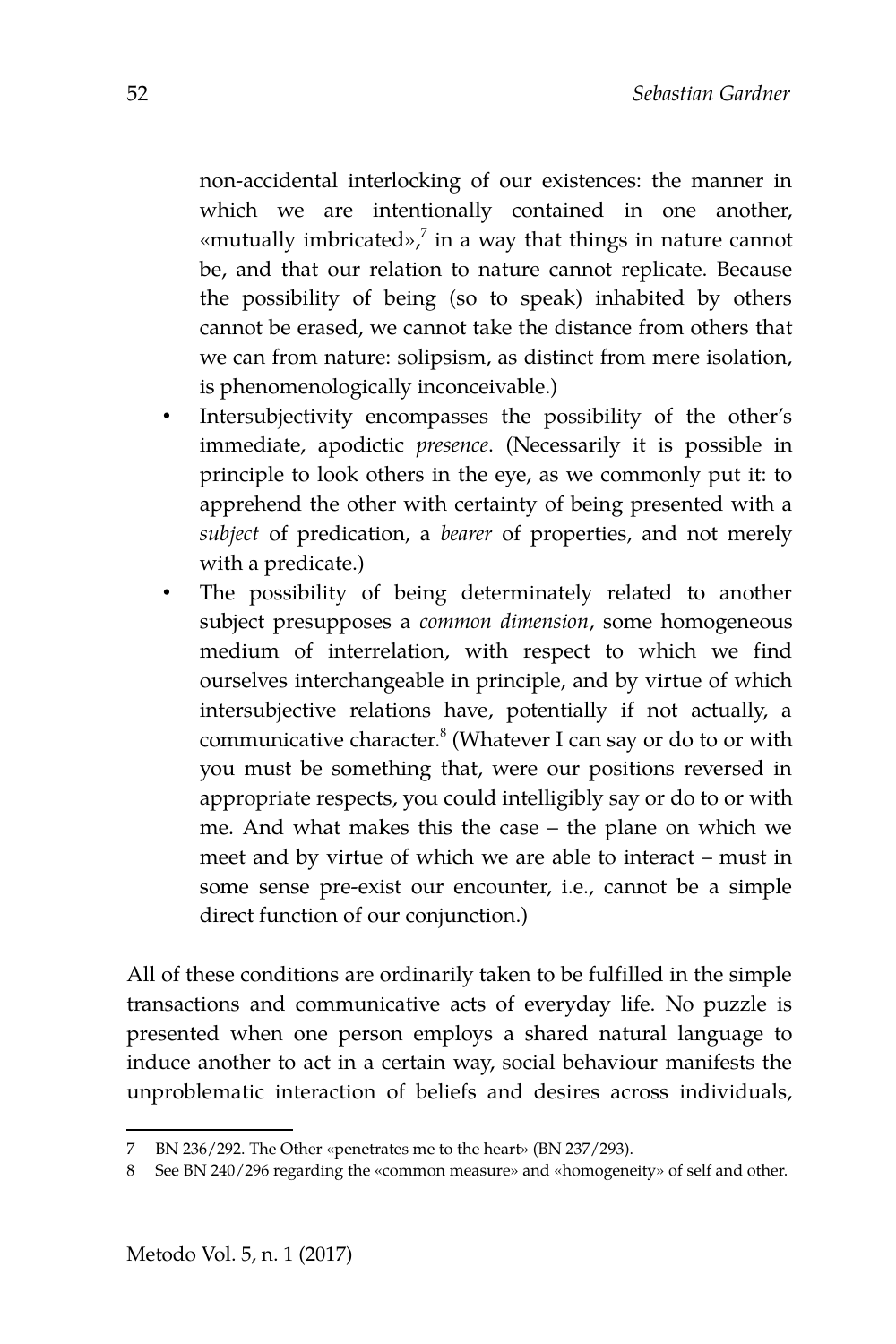and no internal subjective dissonance is registered by default in quotidian intersubjective episodes; we do not seem to need to cross any conceptual or metaphysical divide in order to make contact with one another, and such exchanges do not typically induce an experience of self-diremption. This capacity for immediate congruence, whereby we find ourselves securely co-situated and enjoying equal reality on a common plane, is most naturally taken to demonstrate the full reality of the field of intersubjectivity, and speaks loudly in favour of philosophical positions, such as Hegel's, which affirm its full rational reality.

If Sartre is right, reflection which takes the experiential coherence of everyday intersubjective phenomenology – including, pre-eminently, linguistic practice – as a guide to its ontological ground, allows itself to be misled by appearances. The question is therefore: By what measure of philosophically intelligibility could it be held that intersubjectivity is not what it seems? Once again, if Sartre's thought is to come into focus, it is crucial that it be distinguished from more familiar claims. It may be philosophically puzzling that a mind can have physical effects which in turn can have mental effects, and that these sequences can exhibit a causality of reason, or manifest freedom, and that we are able to grasp others' bodily behaviour as freighted with rich mental life, and can comprehend an indexical with the peculiar properties of the first-person pronoun. Equally it may be doubted that it is possible to discover universally valid norms governing the relation of one subject's will to that of another. But none of these are Sartre's fundamental concern. His target conclusion is not that theoretical or practical solipsism is inescapable, i.e., that the problem of other minds is insoluble or that human relations fail to admit of rational regulation. The aporeticity of intersubjectivity, for Sartre, lies in the impossibility of *completing* the picture projected by the various commitments listed above: they cannot all be followed through – they cannot all be *rationalized* – without coming into collision.

To a degree this result should already seem half-way plausible, for natural consciousness' commitments, once spelled out, are revealed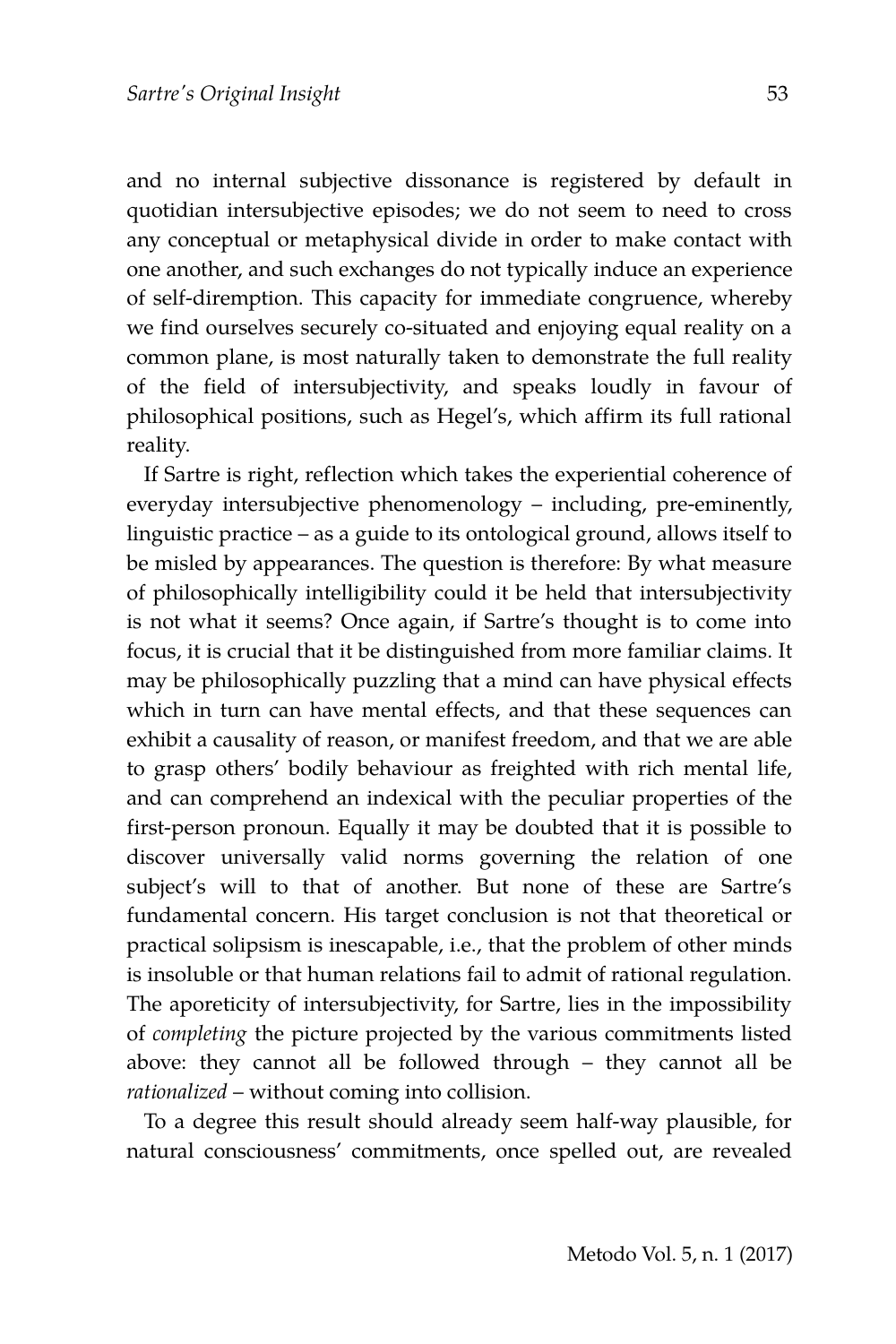neither to be individually self-explanatory and self-justifying, nor to explain and justify one another. Indeed it is not even clear that they are consistent, in so far they appear to presuppose (i) a form of consciousness which extends beyond selfhood yet somehow avoids terminating in mere objectivity, and, in addition, (ii) the possibility of an essential unity inseparable from its constituents, which are nonetheless able to grasp themselves independently: natural consciousness appears to envisage intersubjectivity as both a purely relational structure, and a relation-facilitating reality in its own right, and to conceive intersubjective relations as both external, in so far as they mirror the relations of bodies, and internal, in so far as they allow for our intentional containment in one another.<sup>[9](#page-9-0)</sup> These tensions are what Hegel's theory aims to resolve – without success, according to Sartre, and in a way that brings to light their specific irresolvability.

# **3. Sartre's critique of Hegel's intersubjectivism**

Sartre's discussion of Hegel begins at a point where he takes himself to have demonstrated the inadequacy of «classical» accounts of knowledge of other minds, namely those of realism and idealism, and also of Husserl's account of intersubjectivity, which he describes as having failed to make any real advance beyond Kant. From this it might have been expected that, following the historical sequence, Sartre would proceed next to Heidegger, but instead he turns to Hegel, whom he considers the first to have grasped the true «ontological» character of intersubjectivity, though not in a correct form. Sartre's treatment is dense and intricate, and I will attempt to reconstruct his critical argument independently from the positive theses which are also woven into his discussion.<sup>[10](#page-9-1)</sup>

Though Sartre presents his critique of Hegel in the form of a

<span id="page-9-0"></span><sup>9</sup> BN 298-9/359-61.

<span id="page-9-1"></span><sup>10</sup> The portion of the text in question is BN 235-44/291-300. Note that, if Hegel's account fails, Heidegger's *Mitsein* – which in one respect aggravates Hegel's defectiveness – offers no alternative (BN 244-50/301-7, 413-29/484-502).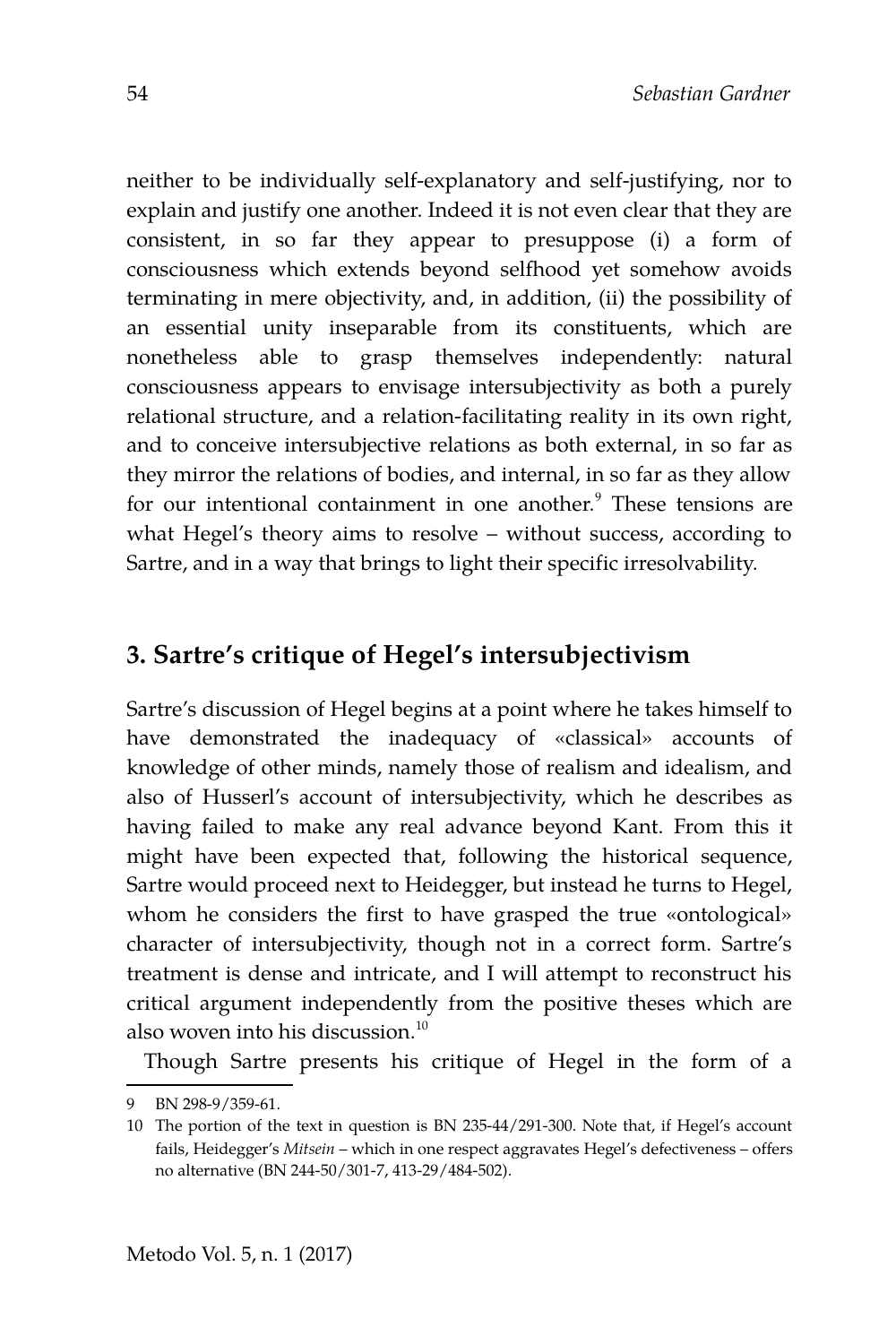«twofold charge of optimism», «epistemological» and «ontological».<sup>[11](#page-10-0)</sup> This may suggest that Hegel's account is to be criticised in two different respects, the first of which has to do with knowledge of other minds. It is better viewed however as a single argument in several stages, none of which involve questioning the possibility of knowing another's mental states. In the first, preliminary stage, Sartre challenges Hegel's assumption that intersubjectivity can be understood in terms of cognition. In the second, Sartre fixes on Hegel's concept of reciprocal recognition, which, Sartre argues, both specifies what is required for the intelligibility of intersubjectivity, and shows why it cannot be supplied. The third stage seeks to confirm the aporia by arguing that Hegel's intersubjectivism presupposes the metaphysical holism of his *Logic*. I will take them in turn.

(1) Sartre begins with the assertion that Hegel undermines his own achievement – grasping intersubjectivity ontologically – by subordinating the «relation of being» of self and other to a «relation of knowledge»:<sup>[12](#page-10-1)</sup> Hegel represents intersubjective relations as if their essence were exhausted by the shared conceptual representations that we form of them. This assumption is rejected by Sartre not simply because it is idealistic, $13$  but on the grounds that, in the present context in a way that is not true of others, knowledge necessarily modifies being: in becoming conscious of the other, I do not simply add to my doxastic stock, rather I am necessarily *altered* in respects that go beyond cognition. Intersubjective relations involve, Sartre claims, the production of *new* kinds of objects and properties, to which *new* relations are required, and of which the self must try to *achieve* a certainty not afforded immediately by the new entities themselves. Intersubjectivity thus sets self-consciousness a task, one which, for all that Hegel is entitled to suppose at the relevant point in his *Phenomenology*, there is no *a priori* guarantee of its being able to

<span id="page-10-0"></span><sup>11</sup> BN 240/296.

<span id="page-10-1"></span><sup>12</sup> BN 240-1/296-7.

<span id="page-10-2"></span><sup>13</sup> Though also for that reason: «consciousness *is* before being known» (BN 241/297).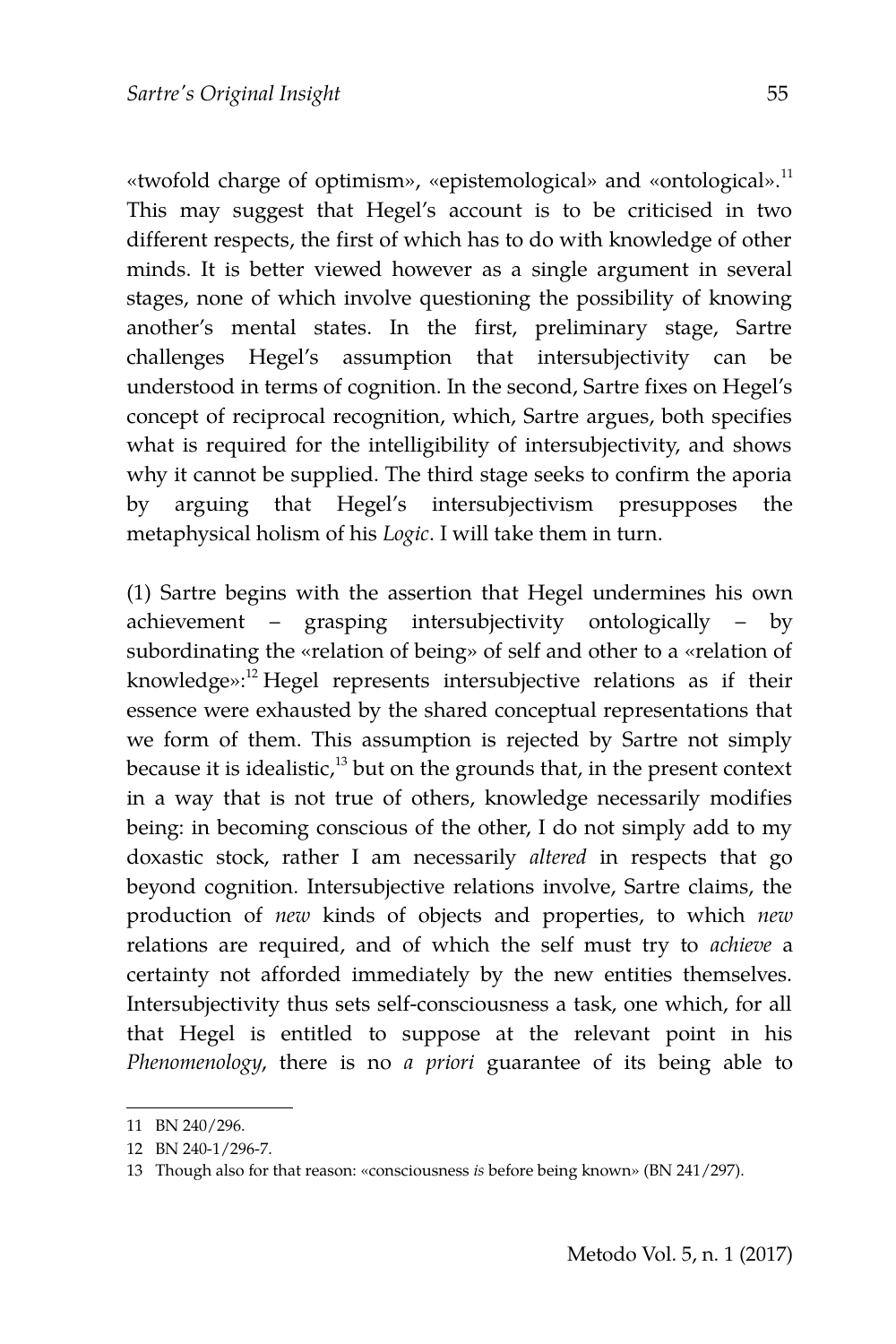complete. There would be reason to think that knowledge of intersubjectivity can catch up with its being, and secure their harmony, only if there were reason to think that the new ontological dimensions of plural self-consciousnesses necessarily cohere in a single "social reality". That this is so is assumed by Hegel, but without justification: In celebrating the new logical moment of *Geist*, Hegel grasps correctly that thought and being are interrelated in the social sphere in a way that they are not in our cognition of nature, since in intersubjectivity the object of knowledge is itself a *knower*, which knows itself *as* (known to be) a knower. To be sure, this implies a potential infinity of new relations, but all that we are entitled to assert of them is that they concern a new «dimension of being» of self-consciousness, $14$  a new realm of objects and properties exhibiting an original type of complexity. Whether they also constitute an intelligible reality is a further and separate matter, which we cannot be allowed to decide by direct appeal to absolute idealism.

I describe this argument as merely preliminary, since it only lays down the terms of Sartre's challenge. Even if Hegel cannot assume the identity of the epistemological and ontological aspects of intersubjectivity, it may still be asked why the possibility of their rational coordination should be positively in doubt. The second stage of Sartre's argument is designed to answer this question.

(2) Hegel, following Rousseau and Fichte, sees that, if intersubjective relations are not to shrink to relations to mere objectivity, then they must retain the essential character (whatever it may be) of selfrelations, whatever other dimensions they may also involve. The question is how this possible – or, more pointedly, how it can *not* be *impossible* (since, on the face of it, the only thing that can grasp itself as related to *itself* is precisely a *self*). Because natural consciousness has no answer, philosophical construction is necessary. Hegel proposes accordingly that intersubjective relations are possible in so far as they are *reciprocally recognitive*. Such relations are not cases of mere

<span id="page-11-0"></span><sup>14</sup> BN 268/326-7.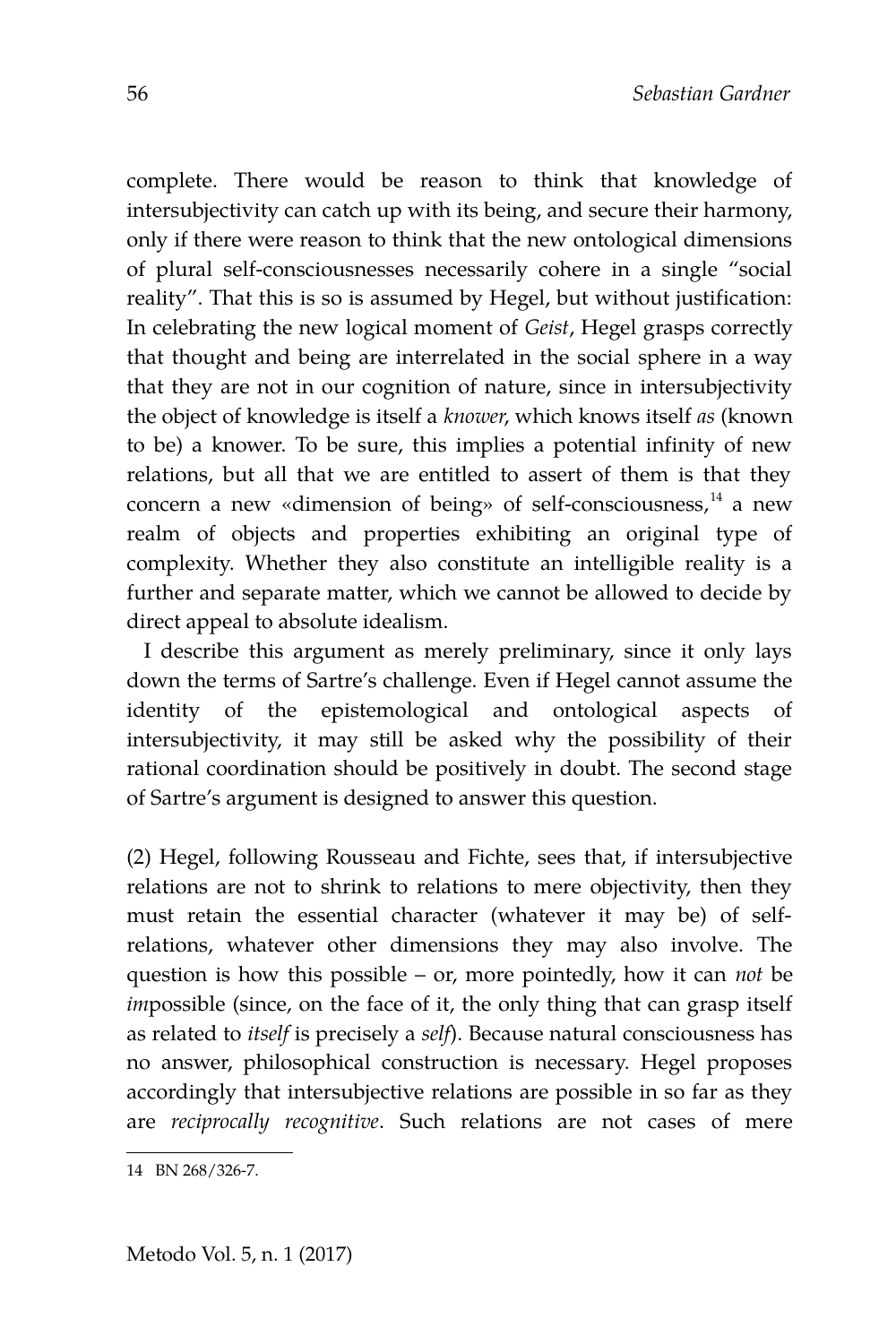duplication or mirroring – i.e., merely relations to another *instance* of the kind of thing that I am, or to a mere *image* of my I-in-itsparticularity – rather they consist, according to Hegel, in a recuperation or *restoration* of selfhood. To the question, What is a self, such that it is open to the possibility of «finding itself in another»?, Hegel has an answer: Individual self-consciousness is *deficient* in «truth» in a way which makes possible both the initial movement of self-alienation which reciprocal recognition presupposes, and the restoration itself. The merely formal emptiness which comprises the deficiency of self-consciousness, on Hegel's account, is what dialectically compels the individual into sociality.[15](#page-12-0)

Sartre agrees with Hegel both that a speculative grounding of natural consciousness is needed if its commitments are to be shown to be consistent, and that individual self-consciousness is deficient.<sup>[16](#page-12-1)</sup> However, the latter presupposition, though necessary for Hegel's recognitive solution, is also its undoing. If self-identity («existing in its truth») is missing from pre-intersubjective self-consciousness, then intersubjectivity cannot supply it, for, whatever the rewards of intersubjectivity may be, selfhood cannot be one of them, since for

<span id="page-12-0"></span><sup>15</sup> E.g., Hegel, Encyclopaedia *Philosophy of Mind*, §§424-5.

<span id="page-12-1"></span><sup>16</sup> Sartre's reasons for thinking that self-consciousness is defective are not Hegel's, and on his account, what is defective in self-consciousness not only cannot be remedied by intersubjectivity but in fact *entails* the impossibility of intersubjective realization; see BN 298-302/360-3. The difference may be put by saying that, whereas for Hegel the defectiveness of pre-intersubjective self-consciousness consists merely in the purely formal character of its self-identity – its lack of determinacy – Sartre understands it as a *formal* defect: because the subject is always still occupied with the (uncompletable) *task* of becoming reflexive and is always *striving to achieve* self-identity, which it never comes into possession of (each is «perpetually a reference to a *self* which it has to be», BN 241/298), it is in no position to project its reflexivity out into the intersubjective arena; it cannot lend to being-with-others what it does not have. If it sought to (re)discover "itself" in intersubjectivity, it would first need to abandon the task which constitutes it, i.e., cease to be. In one regard Sartre agrees with Hegel regarding the mirroring of selfconsciousness in intersubjectivity: consciousness of being-with-others – of its formal failure – *underlines* and *reexpresses* my own failure to achieve self-identity and the absolute limit that this sets on the kinds of relations that I can form with the Not-I. (I present Sartre's critique of Hegel, however, without reliance on his theory of the self's original defectiveness).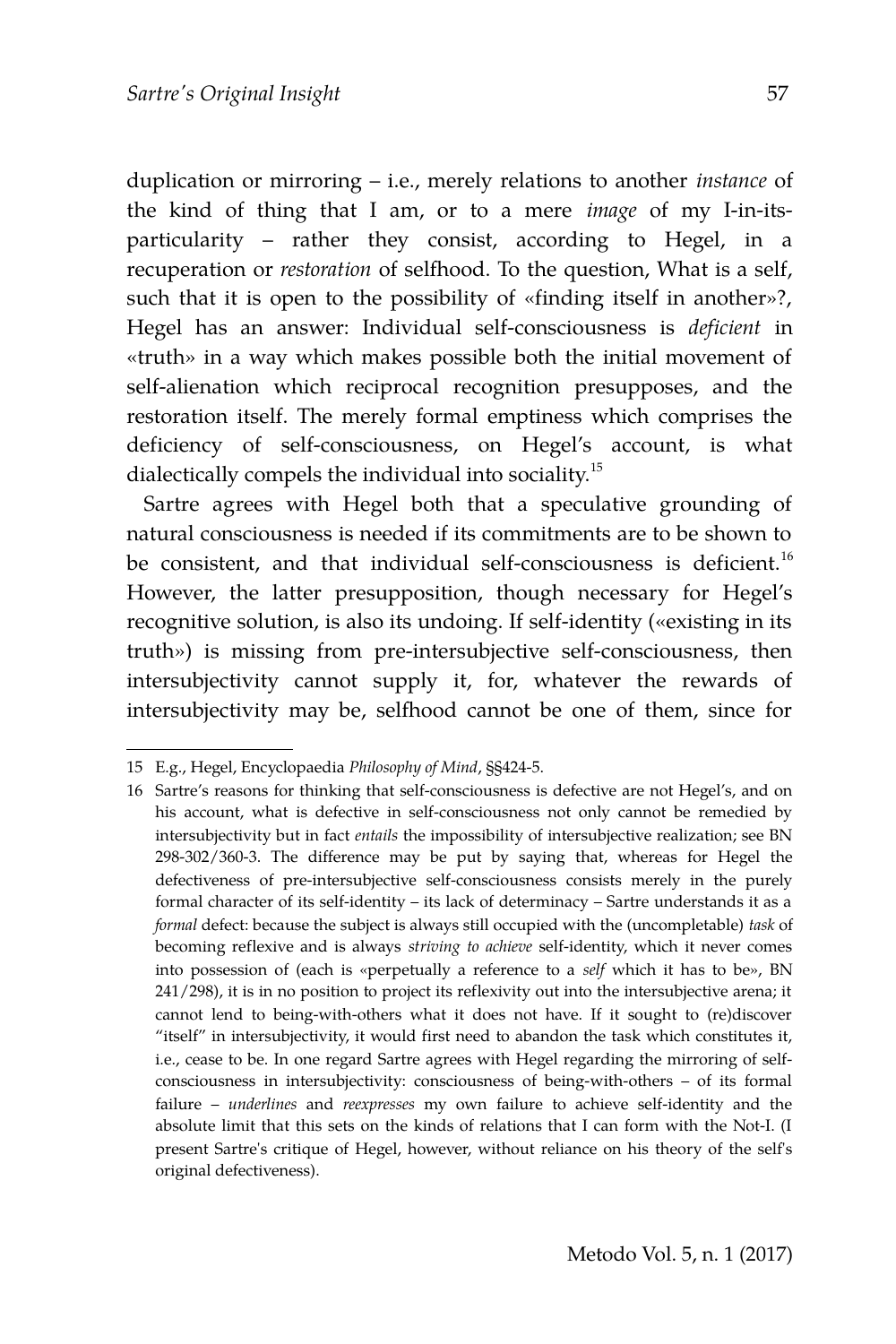Hegel, as for Fichte, the form in terms of which self-consciousness must understand itself is that of self-identity,  $\alpha I = I \nu$ ,<sup>[17](#page-13-0)</sup> and grasping oneself in the shape of an identity is incompatible with grasping oneself as the effect of any composite cause. If, alternatively, what we ordinarily call selfhood is a condition available only to intersubjectively embedded beings, and to which they can lay claim only on the strength of their intersubjectivity, then intersubjectivity does not have the character that natural consciousness supposes. In any case, if this is Hegel's view, then his true claim is not, as it initially seemed to be, that in intersubjectivity self-consciousness finds its *own* reflexivity projected outwards onto a larger but still self-enclosing canvas, but rather that intersubjective reality comprises an *original* whole, which may presuppose individual self-consciousness in the same weak sense as self-consciousness presupposes existence as a natural organism, but the true constituents of which are not the individual self-consciousnesses with which his story began. On this model, pre-intersubjective self-consciousness cannot be said to *enter into* intersubjectivity, but only to provide materials out of which intersubjectivity *creates* new entities, which supplant it.

The problem is not removed by positing a logically contemporaneous coming-into-being of intersubjective reality and individual self-consciousnesses. This would accord with natural consciousness by dint of reproducing its commitments, while doing nothing to elucidate them. If anything, the difficulty would then be aggravated, for if the complex structure "self and other as constellated in a non-aggregative unity" is ultimate, then intersubjectivity involves a superimposition of two modes of self-consciousness – consciousness of oneself as two different *types* of entity, the one enjoying independence from intersubjectivity and the other enclosed within it – without any possibility of insight into their ground or systematic integration. The complexity of the contemporaneity model, once internalized by individual self-consciousness, as intersubjectivity requires, becomes a lack of coherence within it.

<span id="page-13-0"></span><sup>17</sup> BN 235/291, 239/295.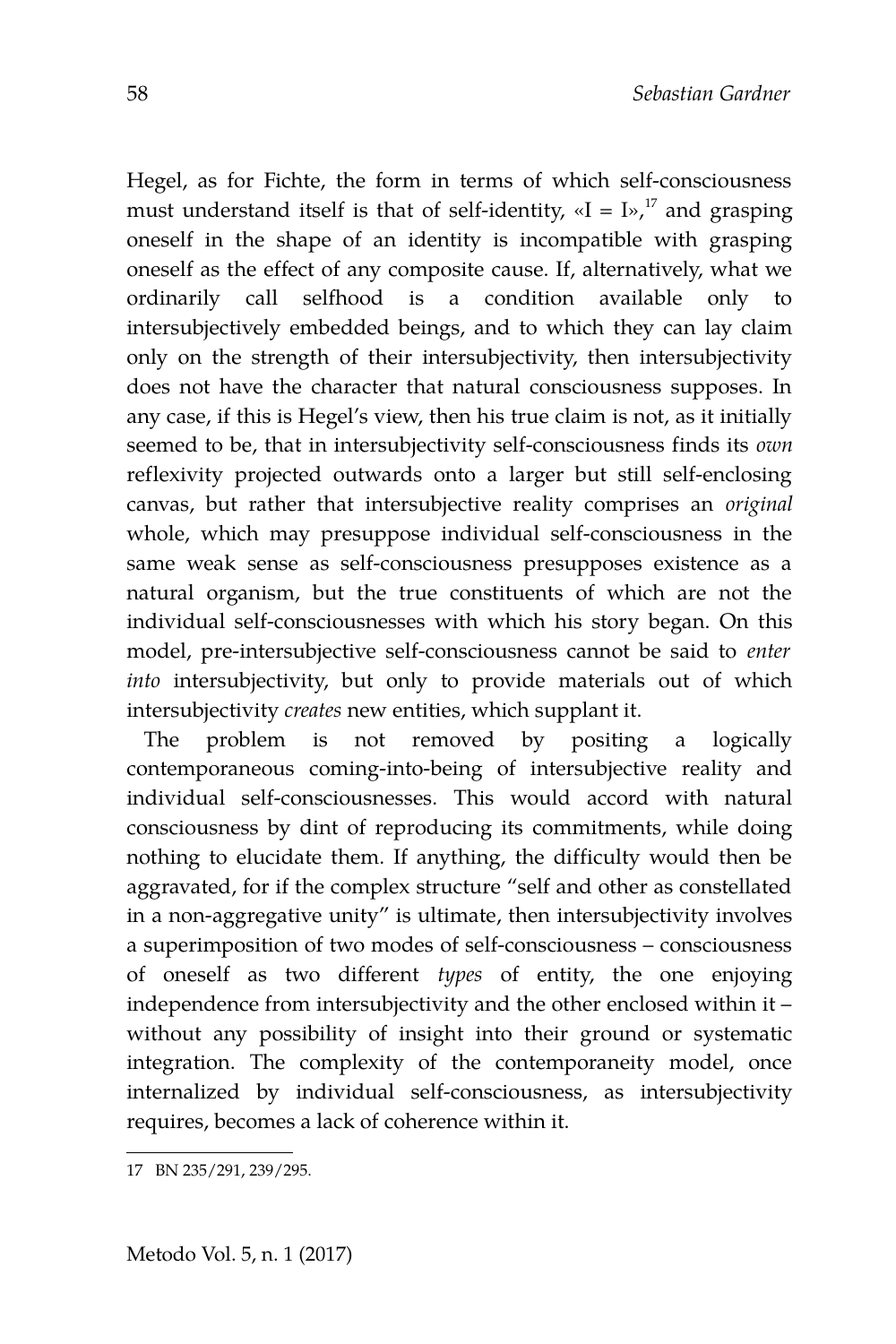The dilemma which stands at the core of Sartre's antiintersubjectivism can now be spelled out. (1) If the *relata* of intersubjective relations are self-identical selves, then they are (monadically) closed in a way that is, of course, compatible with their entering into certain sorts of (limited) relations with one another, but incompatible with their mutual intentional containment, and with the supra-relational reality of intersubjectivity. (2) If, on the other hand, the *relata* lack self-identical selfhood, then intersubjectivity cannot supply it, and whatever entities intersubjectivity may give rise to cannot grasp themselves as enjoying the independence which is necessary for intersubjectivity to constitute a field in which they participate. Stated differently, the «circuit of selfness» disclosed in reflection to each subject<sup>[18](#page-14-0)</sup> needs to run *through* relations to others if intersubjective relations are not to be merely relations to contents of the world; but no entity which grasps itself as individuated by means of this circuit can intelligibly abstract it from the context of reflection in such a way as to reinstall it outside themselves. Hegel's concept of reciprocal recognition appears in this light a product of conflicting vectors in natural consciousness' conception of intersubjectivity: it expresses the form that a solution would need to take, but the concept provides no actual solution, merely encapsulating the conflicting demands placed upon philosophical theory by natural consciousness.<sup>[19](#page-14-1)</sup>

If this is correct, then Sartre's argument is independent of quasi-Cartesian assumptions to the effect that (to take some of the more obvious candidates, cited in criticism of Sartre<sup>[20](#page-14-2)</sup>) (i) object- and subject-

<span id="page-14-0"></span><sup>18</sup> BN 102-4/146-9, 150-8/196-205, 239/295.

<span id="page-14-1"></span><sup>19</sup> It is instructive at this point to consider Honneth's Hegelian critique of Sartre, which turns on the claim that the meagreness of Sartre's basic ontology leads him to underdescribe the actual rich phenomenology of recognitive consciousness (HONNETH 1995). If, however, Sartre's challenge is pitched at the fundamental level that I suppose, this does not meet it: Sartre grants the *phenomenological* veracity of the Hegelian conceptualization while disputing its Hegelian *ontological* interpretation. (Of course, a general issue lurks here. On my account (2010), Sartre's metaphysical reach extends beyond phenomenological characterization; this is needed if the ordinary is to be revised. Cf. MULHALL 2013 and MORRIS 2015.)

<span id="page-14-2"></span><sup>20</sup> E.g., HONNETH 1995, 161-2.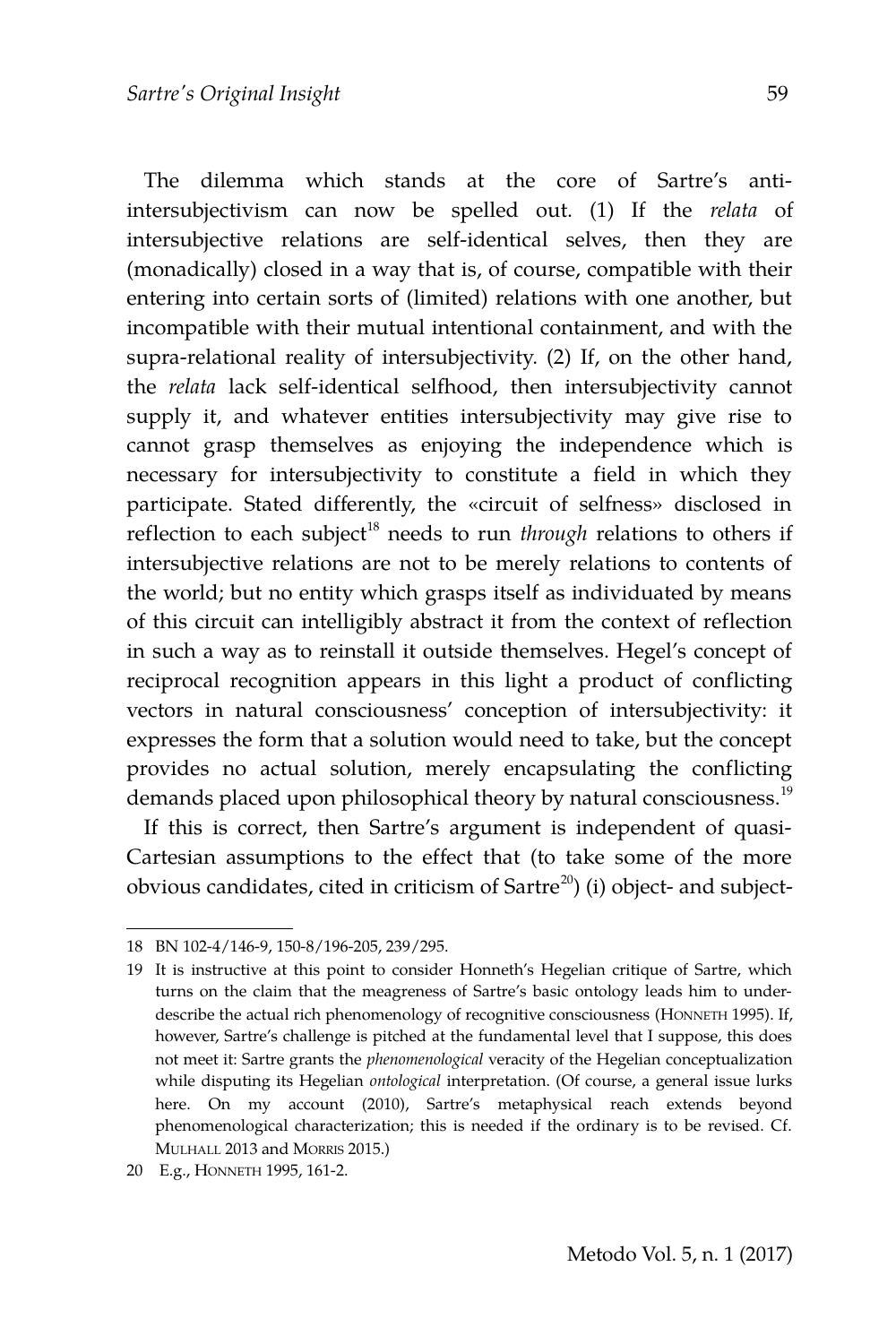consciousness are metaphysically repugnant, or (ii) that the essentially practical character of the self-relation cannot be integrated with the essentially theoretical character of our relation to others, or (iii) that intersubjective relations are riven by an insurmountable dichotomy of intuition and concept, or (iv) that the reality of the Other presupposes an impossible sublation of the distinction of facticity and transcendence, or, finally, (v) that the absolute freedom of the for-itself is necessarily antagonistic to the reality of the Other. These are not altogether false trails, since each represents a consideration that, in *some* form, plays some role at some point in Part Three of *Being and Nothingness*, but none are the motor of the present argument. Thus while it is of course true that Sartre regards the problem of the Other as bound up with his comprehensive dualism of being-in-itself and being-for-itself, this general metaphysical duality is not responsible for the aporeticity of intersubjectivity; the «scandal» of intersubjectivity is a further «event», over and above the *surgissement* of being-for-itself. Similarly, Sartre's thesis of the immiscibility of subject- and objectconsciousness is not the source of the aporia: Sartre dwells on the non-objectifiability of interiority<sup>[21](#page-15-0)</sup> in order to (a) confute an important subsidiary element in Hegel's theory, his conception of *Leben* and selfconsciousness as able to form a transparent rational unity, (b) defend his own, previously articulated, conception of intersubjective cognition, and (c) bring to light the positive forces which obstruct even a contingent harmony of the epistemological and ontological dimensions of intersubjectivity.

(3) What I am calling the third stage of Sartre's argument corresponds to what he calls the charge of «ontological optimism».<sup>[22](#page-15-1)</sup> It focuses on the *Phenomenology*'s argument for the necessity of intersubjectivity, which is revealed to be methodologically ambiguous and ultimately dependent on Hegel's *Logic*.

The *Phenomenology* invites, on the one hand, an interpretation

Metodo Vol. 5, n. 1 (2017)

<span id="page-15-0"></span><sup>21</sup> BN 240-3/296-9.

<span id="page-15-1"></span><sup>22</sup> BN 243-4/299-300.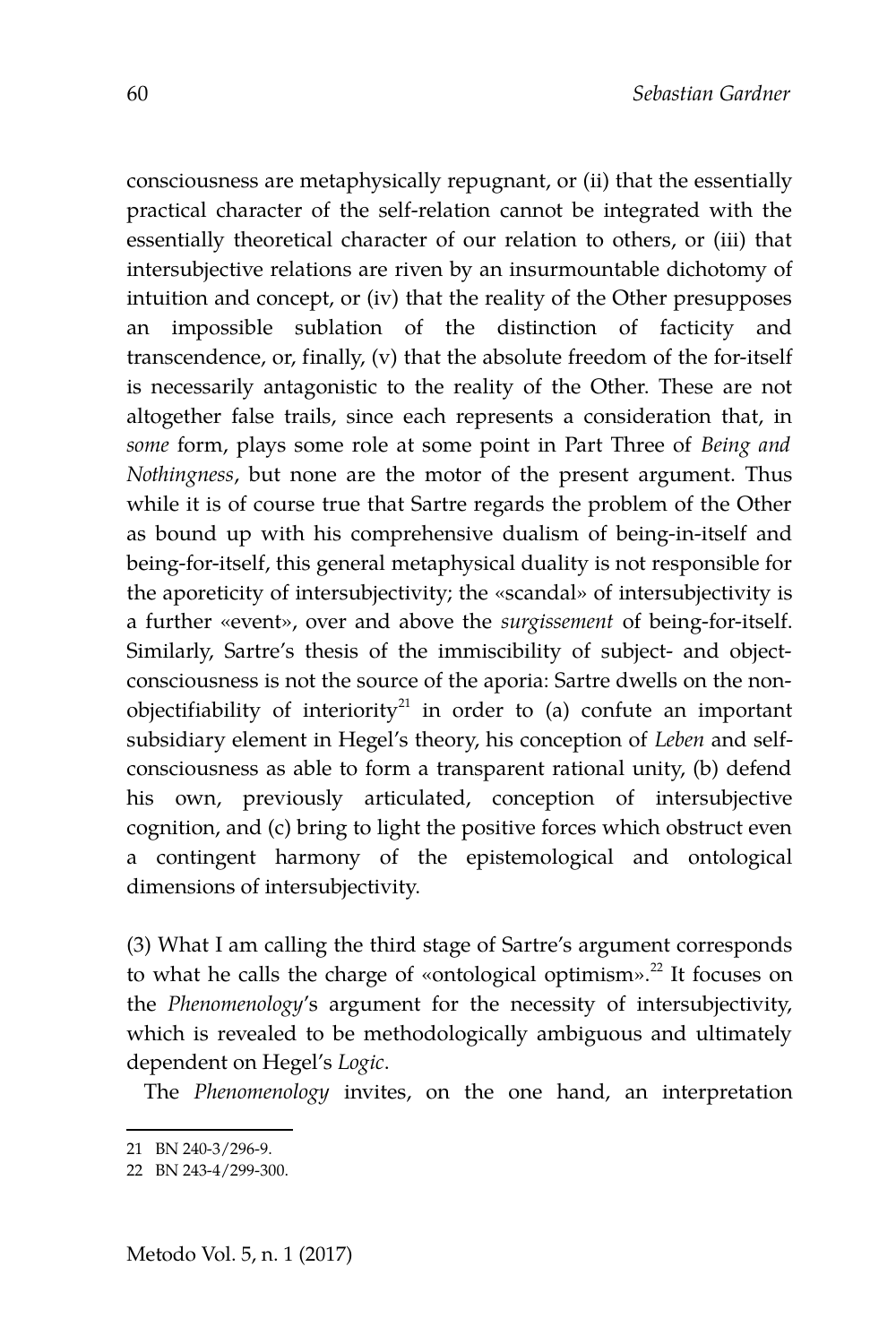according to which self-consciousness functions as the central node of intelligibility, the point at which object-consciousness has been understood, and the basis of all that follows, giving Hegel's overall argument in that work the shape of an "X": the diverse components of objective knowledge come to a head in the "I", which then expands into progressively comprehensive circles of spirit. This construal opens Hegel, as we have seen, to Sartre's objection that self-consciousness in its first capacity does not secure its second, for understanding it as having a world, practically and/or theoretically, does not suffice to explain its supposed capacity to transcend itself into intersubjectivity.

It might be proposed that this move can be validated if we understand Hegel's theory of intersubjectivity as a development of Fichte's, in the following way. What Fichte aims to show in his *Foundations of Natural Right* is that the experience of recognition by the Other – their «summons to activity», which leads me to posit myself as a member of a community of rational beings – is a strict condition of self-consciousness. For, Fichte argues, it is only by *being determined* to *self-determine* that I can come to know myself as self-active and, thereby, come to be presented to myself as an object in the way that I-consciousness demands.<sup>[23](#page-16-0)</sup> Hegel can be interpreted as following out a direct implication of this account which Fichte's exclusively firstpersonal philosophical method leads him to overlook: If I need the Other to issue me with a summons, then the Other who summons me also needs *me* to summon *them*; so either the process cannot get started, for want of a unitary transcendental ground, or it can do so only by virtue of some antecedent ground irreducible to individual self-consciousness.<sup>[24](#page-16-1)</sup> Hegel's claim would accordingly be – in line with the holist trajectory of the *Phenomenology*, and as on other occasions where reflection on the purported individuation of entities reveals a greater underlying whole – that self-consciousness resolves itself "upwards" into a reality that contains it as a part.

<span id="page-16-0"></span><sup>23</sup> FICHTE 2000 [1796-97], §§1-4 ('First Main Division: Deduction of the Concept of Right').

<span id="page-16-1"></span><sup>24</sup> In GARDNER 2005, 237-40, I suggested that this consideration brings Sartre into line with Fichte (though not Hegel). This now seems to me too quick.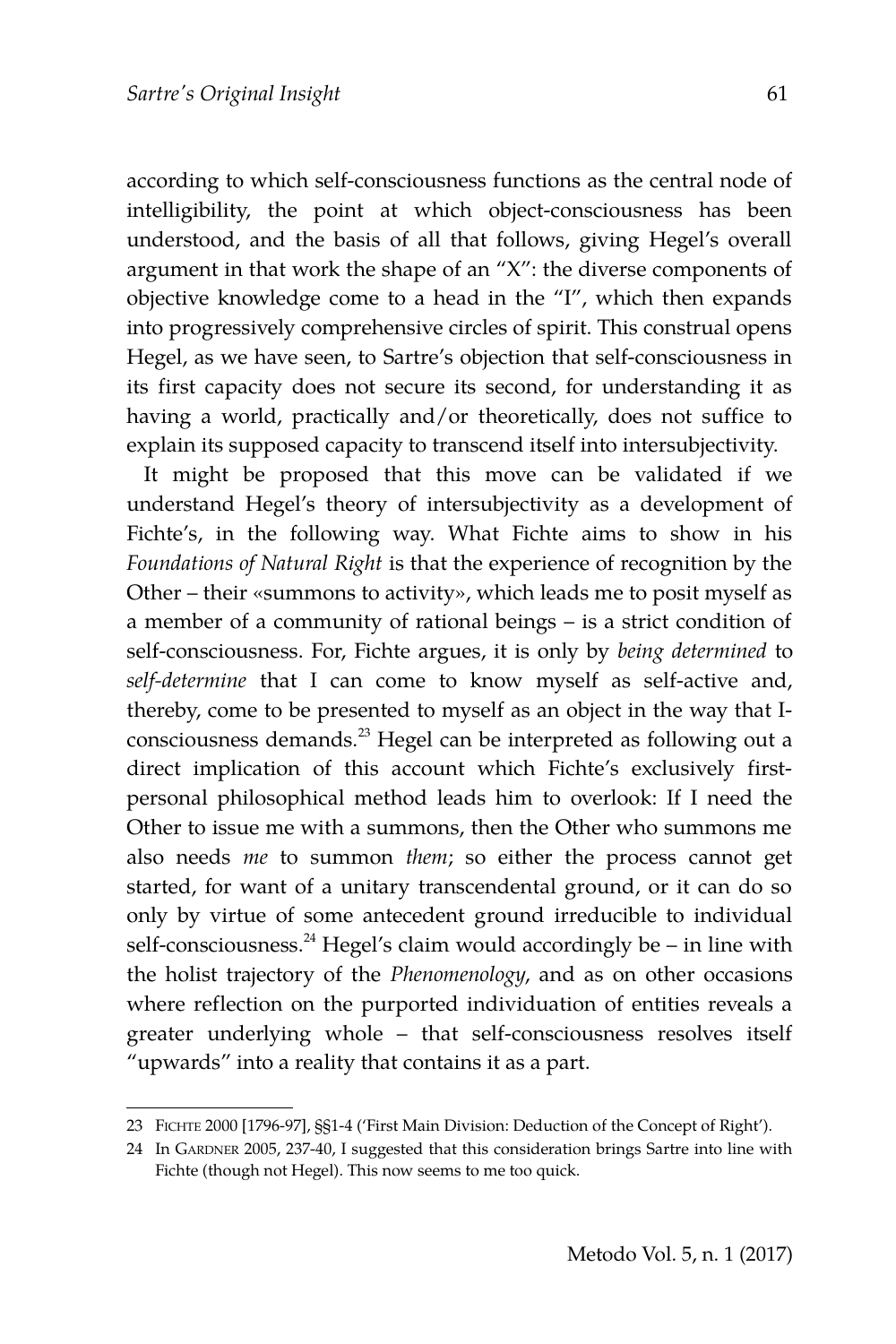On this construal of Hegel's intersubjectivism, it would support, not presuppose, his metaphysical holism. The problem, however, is evident. Even if Fichte's transcendental argument succeeds, and even if it implies (as just argued) a further trans-subjective ground, Hegel's conclusion has still not been secured, for what has been shown is only that *something or other* initiates the «scandal of plural selfconsciousnesses», not that this indeterminately conceived ground *is* the «We»; to suppose so is to read back into the *origin* of intersubjectivity what is only conceived *through* it.[25](#page-17-0)

Now what *would* validate the transition is a different interpretation of the argument, which Hegel also seems to invite, according to which a constant conceptual form repeats itself at each point of *Gestalt*reconfiguration, and logically compels consciousness' forward movement – the form described by Hegel, on the occasion of its first appearance, as a «movement» in which the «immediately simple» is first sublated in an other, and then restored as something «reflected into itself».[26](#page-17-1) On this reading, which makes the *Phenomenology* in effect an application of the *Logic*, the same general *type* of necessity as transforms sense-certainty into perception, and that in later chapters carries spirit through the various transformations which terminate in absolute spirit, is *also* and *equally* what raises I-consciousness to Weconsciousness.[27](#page-17-2)

This bypasses Sartre's criticism in one respect, while leaving Hegel exposed in another. If a certain *conceptual form* is what supplies the

<span id="page-17-0"></span><sup>25</sup> See Sartre's discussion of the «metaphysical» question, «Why are there Others?», BN 297- 302/358-64.

<span id="page-17-1"></span><sup>26</sup> PS §107/III:89.

<span id="page-17-2"></span><sup>27</sup> Weight can be lent to this interpretation by attending to the course of Chapter IV and what follows in the *Phenomenology*. *Contra* Rousseau and Fichte, Hegel denies that the We is immediately realizable in reciprocal recognition, since his proclamation that *Geist* has made its appearance (PS §177/III:145) is followed directly by the master/servant dialectic. In so far as intersubjectivity *begins* in this asymmetry, Hegel may be thought to *accept*, at this initial point, the break of intelligibility between I and We asserted by Sartre. In other words, Hegel knows that the problem of intersubjectivity is insoluble with the resources at hand. The redirection of the enquiry in the second half of Chapter IV into stoicism and other ideologies of servile self-consciousness supports this construal. On this interpretation, Hegel's reply to Sartre's objection is therefore, as indicated, that it is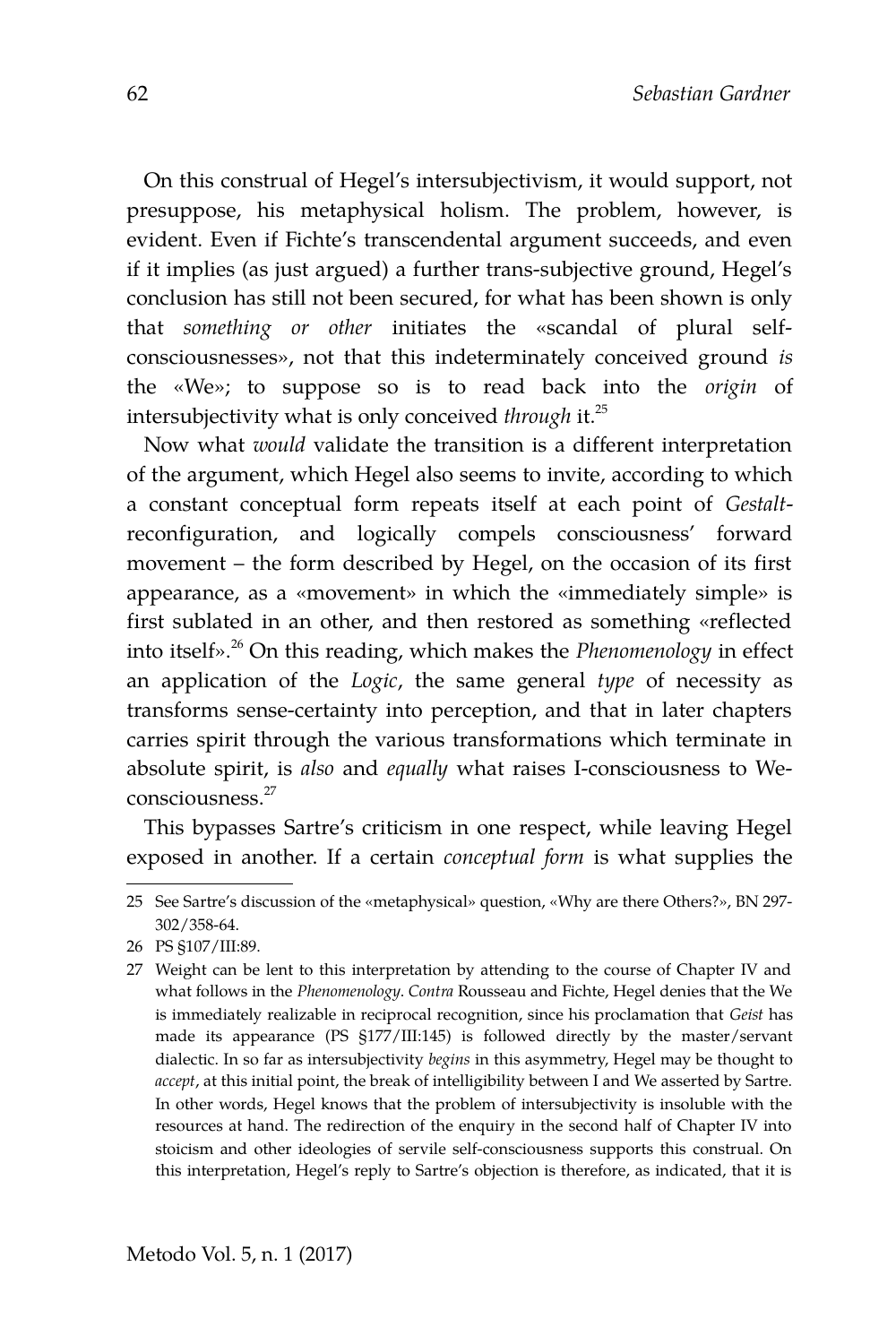relevant dynamic, it must nonetheless be thought to have worked *through* individual self-consciousnesses (since it cannot be thought to have coerced them externally) – in which case, it has still be explained how an individual self-consciousness can relate (subordinate?) itself to the conceptual form, which *ex hypothesi* cannot be simply "the form of self-consciousness". Sartre's dilemma thus returns in modified form: If the conceptual form adduced by Hegel is exemplified in selfconsciousness, then it must *consist in* (the form of) selfness, for selfconsciousness has no other form; if not, then its relation to selfness can only be external, and intersubjectivity, even if it does not destroy the subject's reflexivity, cannot give it new reality.

Sartre's criticism of the *Phenomenology* is therefore that Hegel exploits an ambiguity between two ways – the one "Fichtean", the other "Platonistic" or "logical" – of telling the story of the advance from individual self-consciousness to intersubjectivity, in order to give an impression of continuous intelligibility: Hegel presents as selfconsciousness' *own* self-motivated achievement, a change of shape which in fact must be engineered from outside it. The *Phenomenology* thus relies on the absolute idealism which it is supposed to be arguing us into. $^{28}$  $^{28}$  $^{28}$ 

If Sartre is right about Hegel, and if Hegel's theory of intersubjectivity articulates our ordinary conception of intersubjectivity, then this concept is defective not in the weak sense

*only* through a massive self-displacement, involving religion's solution to the Unhappy Consciousness, that self-consciousness can come to make intersubjectivity intelligible to itself – and find itself (when direct discussion of intersubjectivity is resumed at the beginning of the Spirit chapter) belonging to ethical substance, a member of a «living ethical» world (PS §§437-40/III: 325-6). Sartre can accept this claim of Hegel's if it is understood in conditional form: *only if* I were capable of becoming God, could I understand myself as belonging essentially to a We. (The issues raised here are endlessly complex and I am seeking not to defend the "logical" interpretation, but merely to indicate how it serves Sartre in his dispute with Hegel. For an account of the *Phenomenology* that limits self-consciousness to an epistemological *means* by which we arrive at a monistic ontology, see HORSTMANN 2006.)

<span id="page-18-0"></span><sup>28</sup> Hegel «places himself at the vantage point of truth – i.e., of the Whole – to consider the problem of the Other»: if he resolves it so easily, «it is because for him there never has been any real problem in this connection» (BN 243/299-300).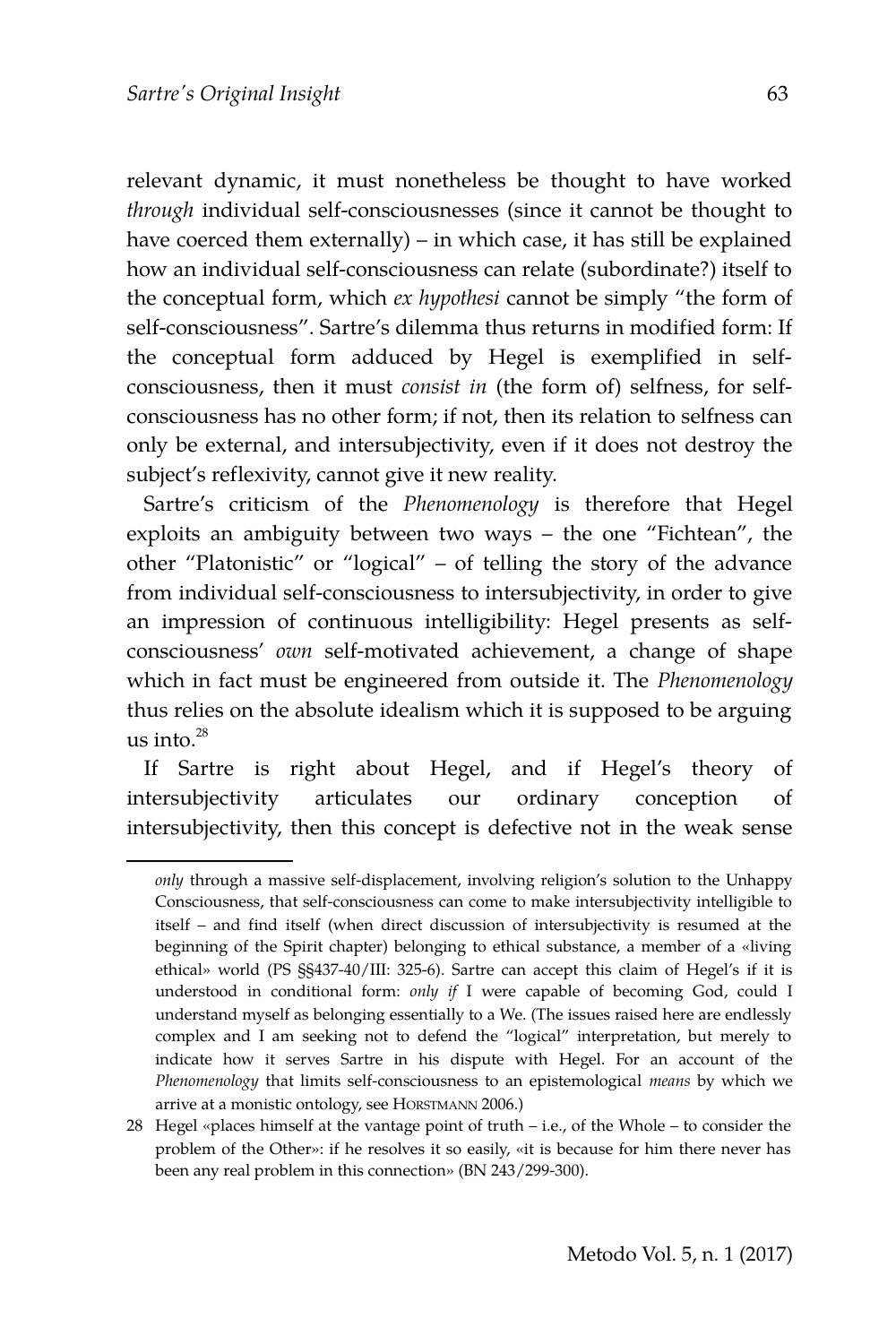that it mistakes the properties of its object, but in the strong sense that the concept lacks objective reality *a priori*. [29](#page-19-0) In Kantian terms, the transcendental logic of intersubjectivity proves to be a dialectic, not an analytic.<sup>[30](#page-19-1)</sup> Yet Sartre can hardly wish to be understood as saying that what is taken to be the *domain* of the manifold of individual selfconsciousnesses in their projects of interrelation is *empty* – it is, after all, his own claim that this field exhibits its own *specific* pattern of noncoherence, which differentiates it from others and shapes the phenomena that populate it. How, then, should we think of intersubjectivity, according to Sartre: can it be conceptualized *positively*, i.e., as anything *more* than a projected but unrealizable object of natural consciousness?

The new concept which Sartre introduces, in language intended to counter Hegel, is that of «detotalized totality». $31$  Now the obvious objection suggests itself, that, in order for there to *be* a *de*totalized totality, there must once have *existed* a *totality*, if not in time then in some other order, in the same way that the fragments of a broken vase imply a former vase. Sartre must of course deny this, since it amounts to a reinstatement of Hegel's position on the basis that, even if present conditions fall short, the possibility of actualizing the concept is guaranteed (the pieces give evidence, as it were, that a vase can be constructed from them).

The following shows how Sartre may meet the objection. In general, attempts to conceptualize the impossible result, on the one hand, in formulae that appear to refer to *impossibilia* – "Square circles are

<span id="page-19-0"></span><sup>29</sup> Similarly, according to Sartre, there is no such thing as "the mind", as ordinarily conceived. The reality of each individual for-itself is the reality of its consciousness, and when consciousness represents itself to itself as what Sartre calls a *psyche*, this entity is its own fiction: see BN Pt. II, Ch. 2, Sect. III, 158-70/205-18 (summarized in GARDNER 2009, 117-22).

<span id="page-19-1"></span><sup>30</sup> In parallel with the way that Kant's Paralogisms of Pure Reason show the nonrealizability of rational psychology's Idea of the soul *qua* object of cognition, limiting selfknowledge to transcendental apperception, Sartre shows the unrealizability of the "Idea" of intersubjectivity. The comparison may be pursued: just as Kant grants the Idea of the soul regulative significance, and objective reality for practical cognition, Sartre transfers the "Idea" of intersubjectivity into the practical context of social and political critique.

<span id="page-19-2"></span><sup>31</sup> BN 252/309-10 and 299-302/360-4.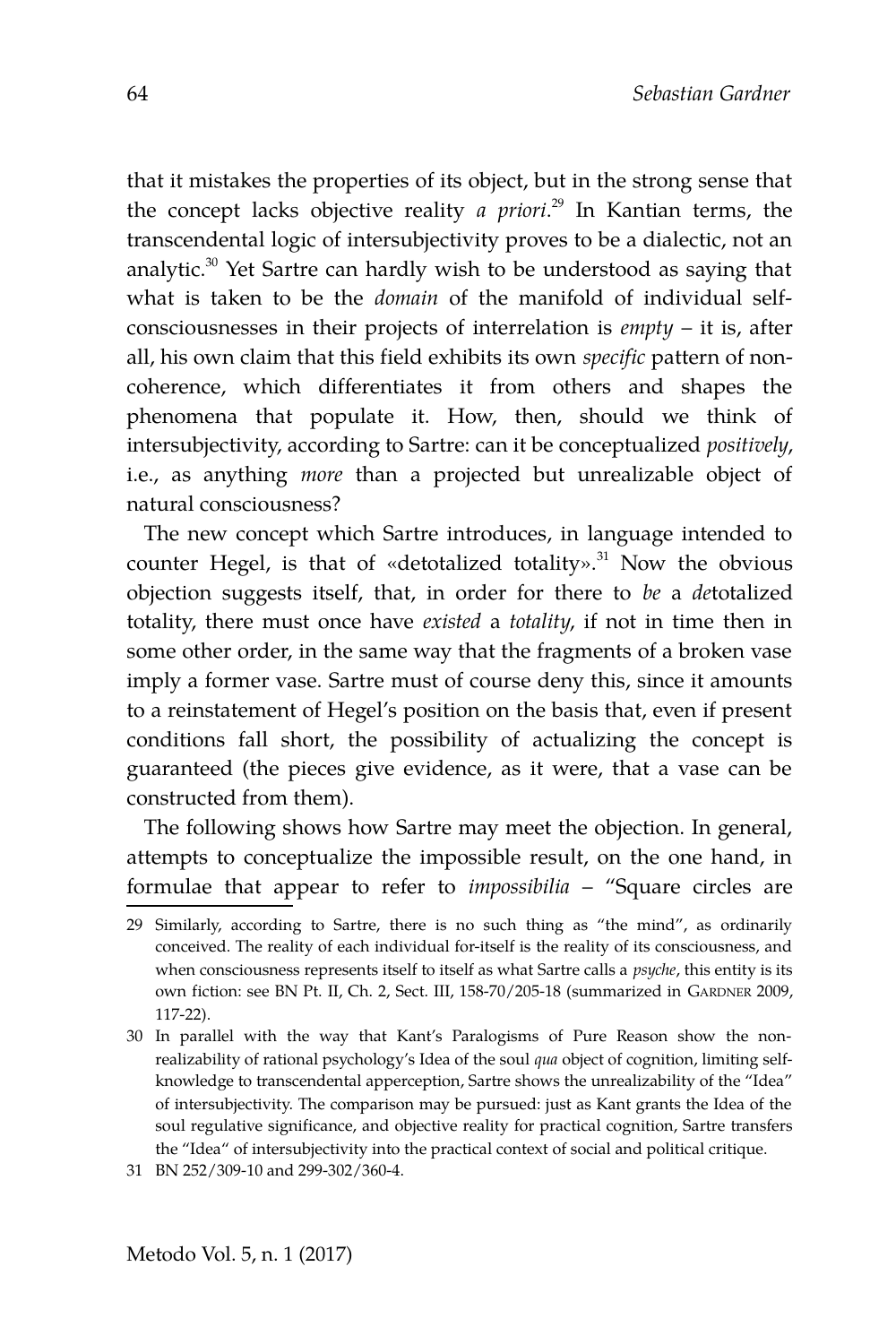geometrically impossible" – while also, at the same time, enabling the formation of positive concepts, viz., of the attempts themselves: selfstultifying acts, necessary performative failures – the *thinking* of "I do not exist" or "Nothing is being thought", the *uttering* of "I am not speaking" or "I promise to break my promises" – are indexed by the *impossibilia* which they invoke (but fail to realize). In the same way, Sartre's «detotalized totality» can be understood as referring to a *sustained endeavour*, a «project», which must end in self-stultification but which has not yet come to its end, and to which existence must be attributed in so far as each individual for-itself is necessarily conscious of itself as engaged in this performance, and of each other for-itself as also doing so.<sup>[32](#page-20-0)</sup> Now, if the manifold of for-itselves could be conceived not merely *distributively* but *collectively*, then it could be urged at this point, against Sartre, that objective reality can after all be given to the concept of their totality, simply by dint of its *grasping itself as such*. Again, Hegel would then be vindicated, for the «We» would have posited itself into existence, and Sartre's «detotalized totality» would have resolved itself into Hegelian spirit. But if Sartre is right, this is exactly what cannot be done, since the possibility of the collective unity of the manifold of for-itselves which this Hegelian story of objective spirit's self-positing presupposes at the outset, is exactly what needed to be established.

I acknowledged the elusiveness of Sartre's insight and its liability to aspect-switching. More may now be said about this. One natural response to Sartre is to wonder if he is not imposing, as necessary for the intelligibility of intersubjectivity, a condition which it is *logically* impossible to meet, reducing his "aporia" to a facile paradox: if intersubjectivity requires the numerical identity of my "I" with your "I", or something equivalent, then it is of course impossible. To the extent that we start with our actual knowledge of intersubjectivity, Sartre will inevitably seem to be making some such assumption. And since the nub of his argument – the dilemma he presents for

<span id="page-20-0"></span><sup>32</sup> Sartre of course freely admits such entities into his ontology; the for-itself *is* a contradictory project of seeking to become God.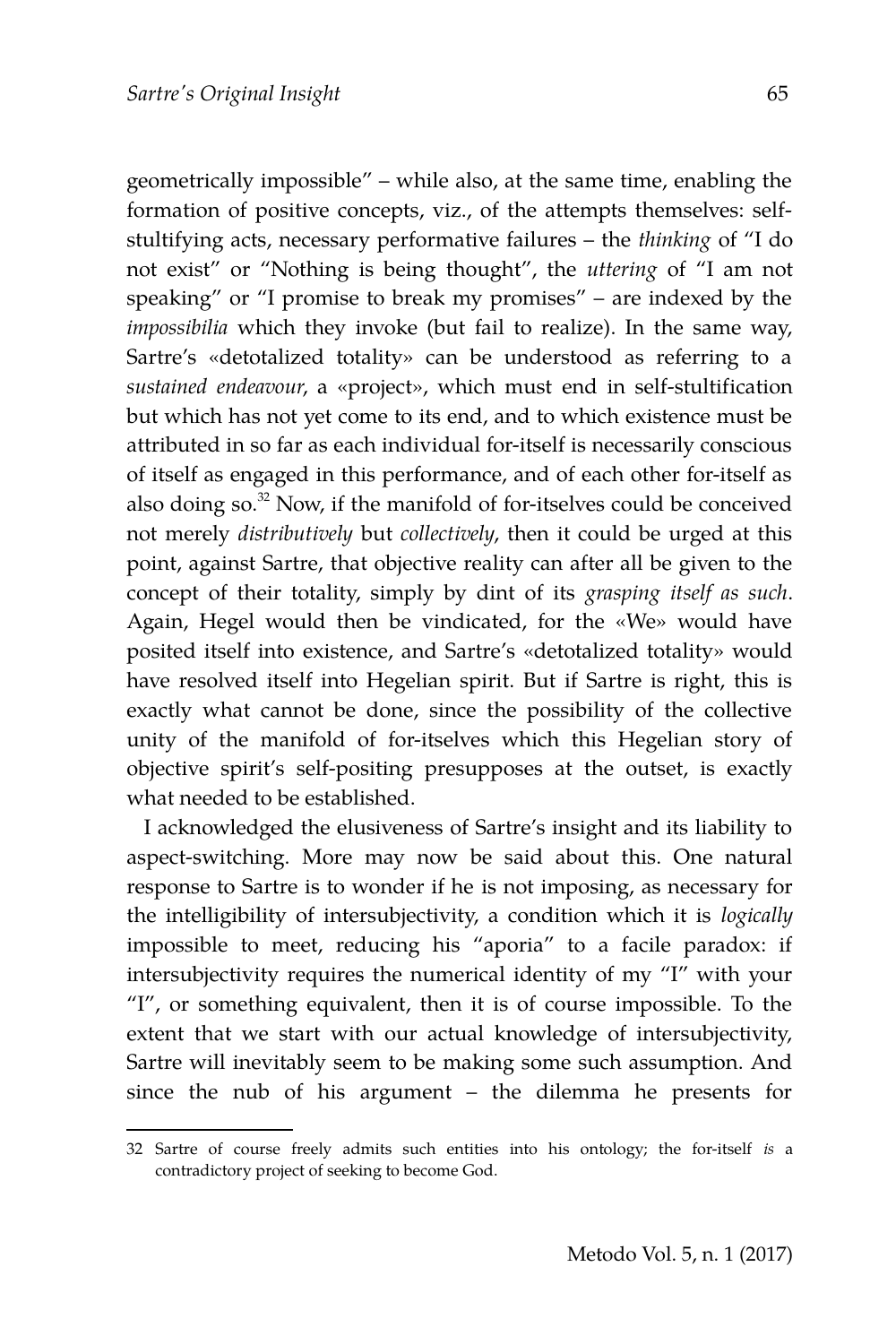intersubjectivism – turns on a failure to make intelligible the transition from individual self-consciousness to intersubjectivity, the reality of the former remaining beyond doubt, Sartre appears to be asserting the non-compossibility of self-consciousness and intersubjectivity: a claim which, we infer, must rest on some positive doctrine which, whatever it may be, cannot be as well grounded as our actual common knowledge that both individual self-consciousness and intersubjectivity enjoy reality. On this view, Sartre merely diverts us from the truly purposive philosophical task at hand, of developing a theoretical understanding of *how* exactly the two realities can co-exist, a question which Hegel at least attempted to answer.

If the reconstruction presented earlier is correct, then this response misconstrues Sartre (and thereby misses the opportunity to grasp the deeply perplexing character of intersubjectivity, in the same way that Fichte, Henrich shows, reveals what is deeply puzzling in selfconsciousness). For Sartre does not deny that we are related to others internally, and that we intentionally contain one another: on the contrary, he asserts the greatest possible intimacy with the Other's interiority – «there is a sort of *cogito* concerning» the Other's existence.[33](#page-21-0) That intersubjectivity has reality in *this* sense is a premise of his critique of Hegel and no more stands in doubt than do ordinary plain truths concerning the social properties of persons and other social facts. Sartre's thesis, rather, is that we have no insight into what makes this situation *possible*, and his argument rests only on the assumption, which is present in natural consciousness and endorsed by Hegel, that the ground of intersubjectivity must be accessible to individual self-consciousness. This is where philosophical reflection comes to a halt, according to Sartre: self-consciousness cannot without self-cancellation alienate itself in the way needed to rationalize the necessity of its relation to the Other.

It is reasonable to regard Part A of Chapter IV of Hegel's *Phenomenology* as seeking to give metaphysical reality to Rousseau's

<span id="page-21-0"></span><sup>33</sup> See BN 251/308; discussed in GARDNER 2005, 326-33.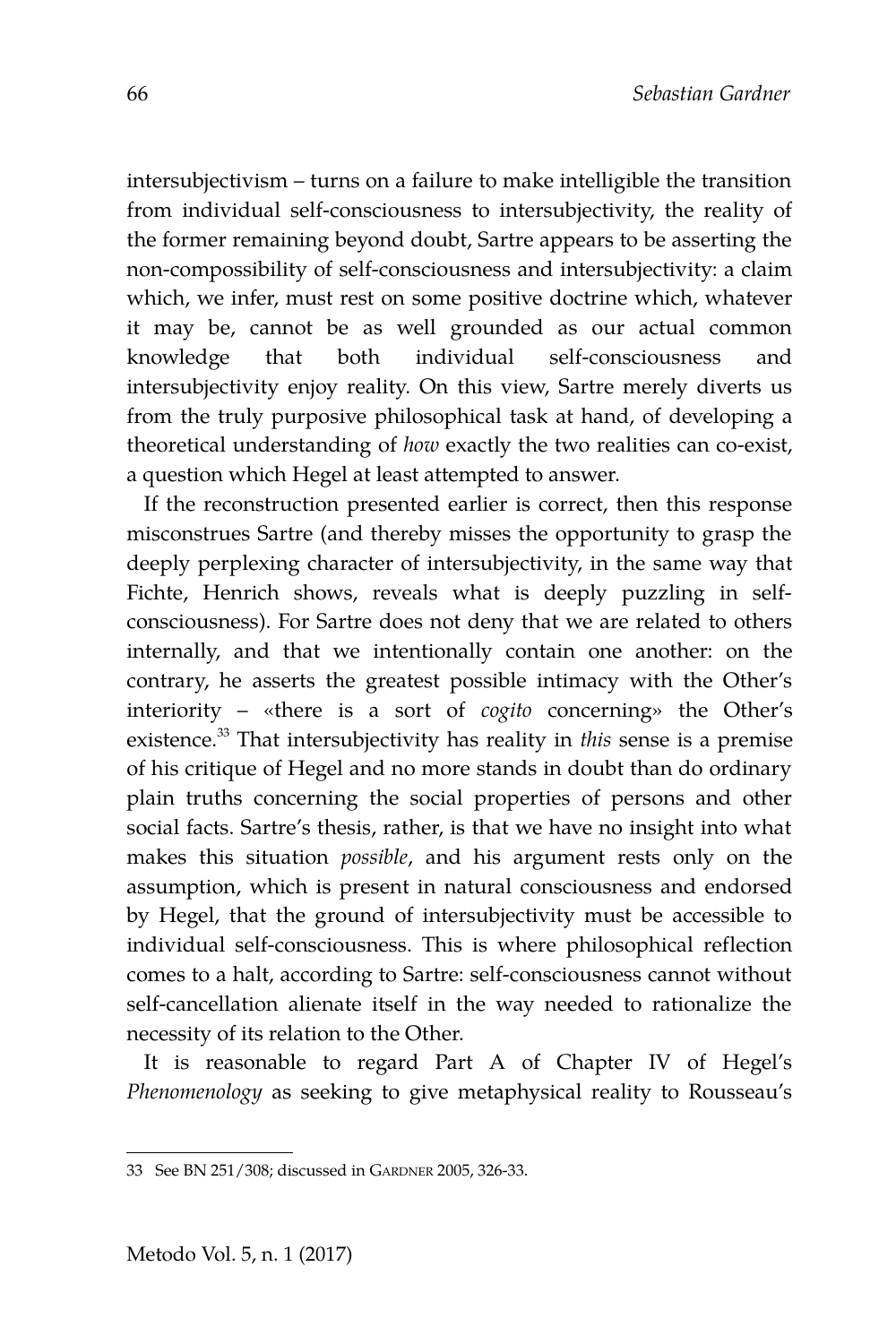problematic conception of the General Will.<sup>[34](#page-22-0)</sup> Rousseau offers his account as normative political theory, yet it is hard to reconstruct his argument as a piece of strict contractarian reasoning, and if one thinks, as Hegel no doubt does, that Rousseau is right that the problems of normative political theory in general cannot be solved without delving into the foundations of selfhood and relations to others (in a way which yields moreover a less methodologically individualistic outlook than Kant's), then Hegel's endeavour to rationalize Rousseau is strongly motivated. In Sartre's terms, however, the familiar stumblingblocks of Rousseau's political theory – how can I be *forced* to be free? how can the General Will be my *own* will? – become the problem of Hegel's metaphysics of intersubjectivity – how can I *be* the We? – meaning that Rousseau's problem, of grasping how it might be possible for us to live together, remains unsolved. To anticipate the following section, we can now begin to see how Sartre's aporetic thesis might have a positive aspect, for if taking natural consciousness' conception of intersubjectivity at face value – construing the sum of its commitments realistically and accordingly seeking their real ground – fails to make it intelligible, then aporeticity offers itself as at least allowing natural consciousness to sustain, on a *non*-realist basis, its commitments concerning what it means to live with-and-among others. The insight is also purgative, for once illusions of essential collectivity and foundational community have been eliminated, it is seen that the only possible foundation of collective life is *solidarity*, a condition which is not given but which can be constructed, through a self-overcoming of individual subjectivity motivated not by considerations of utility but by affirmation of freedom as the Good.<sup>[35](#page-22-1)</sup>

<span id="page-22-0"></span><sup>34</sup> The problem emerges in the crucial sixth chapter of Book I of *The Social Contract*, when Rousseau advances from (i) individuality in the state of nature, by way of (ii) an «agrégation» of the forces of each, to (iii) a «forme d'association», in which (iv) each is «partie indivisible du tout», (v) this «tout» being «la volonté générale». Granting that the General Will is necessary for rational collective life, what underpins this movement? Utility, or non-fulfilment of need, is not a sufficient explanation.

<span id="page-22-1"></span><sup>35</sup> The «absolute conversion to intersubjectivity» (SARTRE 1992 [1947-48], 406-7, 479) which yields solidarity with others, is Sartre's version of Rousseau's social contract.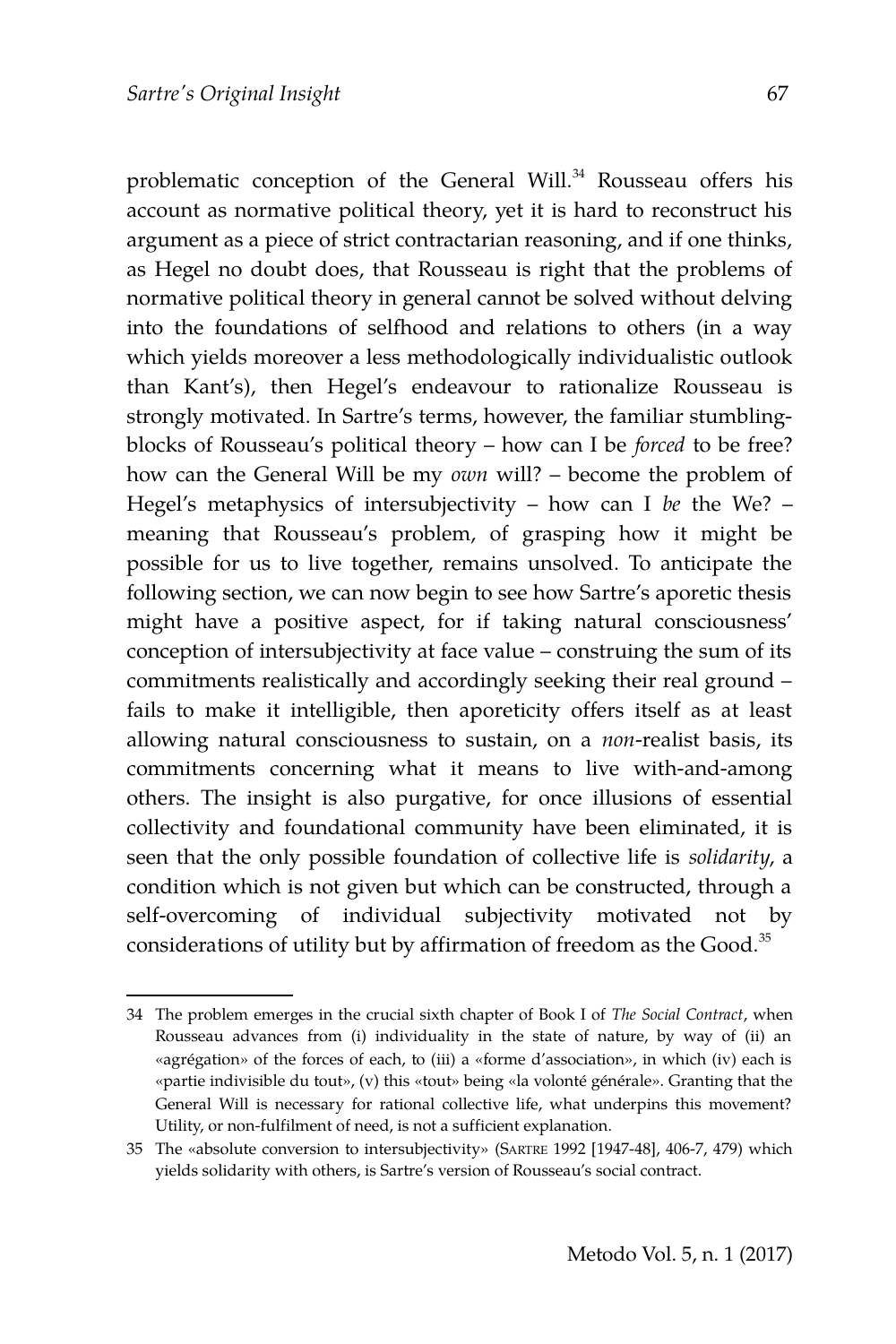### **4. Sartre's social theory**

I noted at the beginning that Sartre's conception of aporetic intersubjectivity is associated with a pessimistic account of personal relationships, and the text of *Being and Nothingness* leaves little doubt that, in 1943, Sartre is heavily preoccupied with the sphere of intimate relations; the concrete practical and axiological upshot of the aporetic character of intersubjectivity, he explains, is that attempts to form purposive relations with others, even if they do not in fact come to grief, are essentially empty. The broader implications for ethical and political thought appear plainly nihilistic or at best Hobbesian. Marxist and other critics have hurried to point out the evident disputability of Sartre's ("bourgeois individualistic") assumption that dyadic personal relationships are ontologically and hermeneutically independent of broader social, historical and material structures – entities which, they argue, display a robust degree of reality, and attention to which gives us reason to reject the anti-intersubjectivism of *Being and Nothingness*.

Against this assessment, I suggest that, though *Being and Nothingness* may seem to close philosophical enquiry into intersubjectivity, the *Critique of Dialectical Reason* represents a continuous development of Sartre's earlier thought with respect to this topic, $36$  in so far as Sartre discovers a constructive use for his earlier aporetic thesis in application to the social sphere, allowing him to appropriate the social realism of his critics on the Left. Properly substantiating this claim would require a lengthy discussion, but some things can be said briefly to make it plausible.

It quickly becomes clear to readers of the *Critique* that Sartre regards social ontology as at once problem and solution, *explanandum* and *explanans*. [37](#page-23-1) Theoretical problems of understanding history and society

<span id="page-23-0"></span><sup>36</sup> The standard view, by contrast, is that Sartre makes philosophical progress to the extent that he deserts his early anti-intersubjectivism; e.g., HONNETH 1995, 166-7.

<span id="page-23-1"></span><sup>37</sup> Central passages are in part II of the Introduction, and in Bk. I, Ch. 1, of the *Critique of Dialectical Reason*. I am of course not offering here a summary of the *Critique*; my suggestion is just that the aporeticity of intersubjectivity is the precondition of its major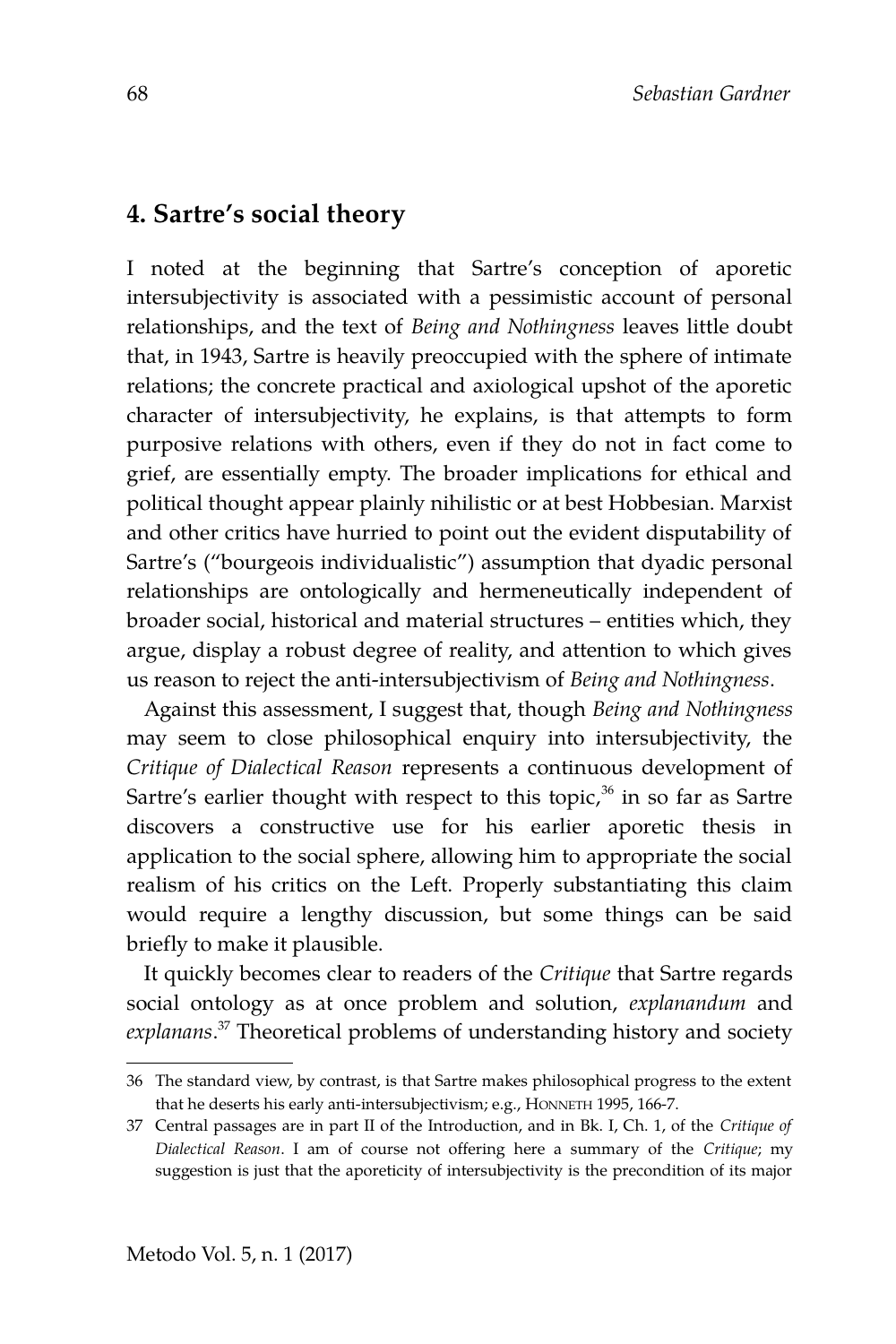have their solution in grasping the peculiarly problematic *kind* of existence possessed by social entities, and this mode of existence is also the ultimate source of the problems of actual social and political existence: it mediates the factual causes of political conflict and domination, making them occasions for the irruption of a metaphysical problem underlying collective life, and lending them forms that make them resistant to rational solution. Thus for Sartre the decisive role reserved by classical liberal theory for individual selfinterest, and by marxist theory for material factors, is taken by an ontological structure, which subsumes them: the Sartrean problem, concerning the heterogeneous types of existence exemplified by individual subjects and by social realities, is what threatens to make the (familiar, manifest) problems of conflicts of interest and material scarcity insoluble, and sets human history in motion – which, if it has a meaning, must lie in the resolution (in some sense that, Sartre is well aware, has yet to be specified) of the original aporia of intersubjectivity.

What allows Sartre to go on to raise questions concerning the conditions of rational sociality and the total meaning of human history, without executing a metaphilosophical *volte face*, is essentially straightforward. It turns on a notion which had already been introduced in Part Two of *Being and Nothingness*, though not expanded on. Having argued that individual mindedness consists in consciousness grounded on freedom, which misrepresents itself as sharing in the unfree mode of being of the in-itself, Sartre acknowledges that the «psychic facts» into which consciousness degrades itself, once they have been constituted, acquire a quasi-reality; they are derivative and virtual, but not abstract or illusory.<sup>[38](#page-24-0)</sup> Being-for-itself thereby surrenders to what is, in terms of origin, its own fiction. In the *Critique of Dialectical Reason* Sartre turns to examine, as *Being and Nothingness* had only begun to do,<sup>[39](#page-24-1)</sup> the quasi-autonomous

innovations – the «practico-inert», the role of scarcity, the shift to ternary relations, intersubjectivity's mediation by «things», and so on.

<span id="page-24-0"></span><sup>38</sup> BN 158-9/205-6, 161-3/208-11, 170/218.

<span id="page-24-1"></span><sup>39</sup> In the section on the «We»: BN Pt. III, Ch. 3, Sect. 3.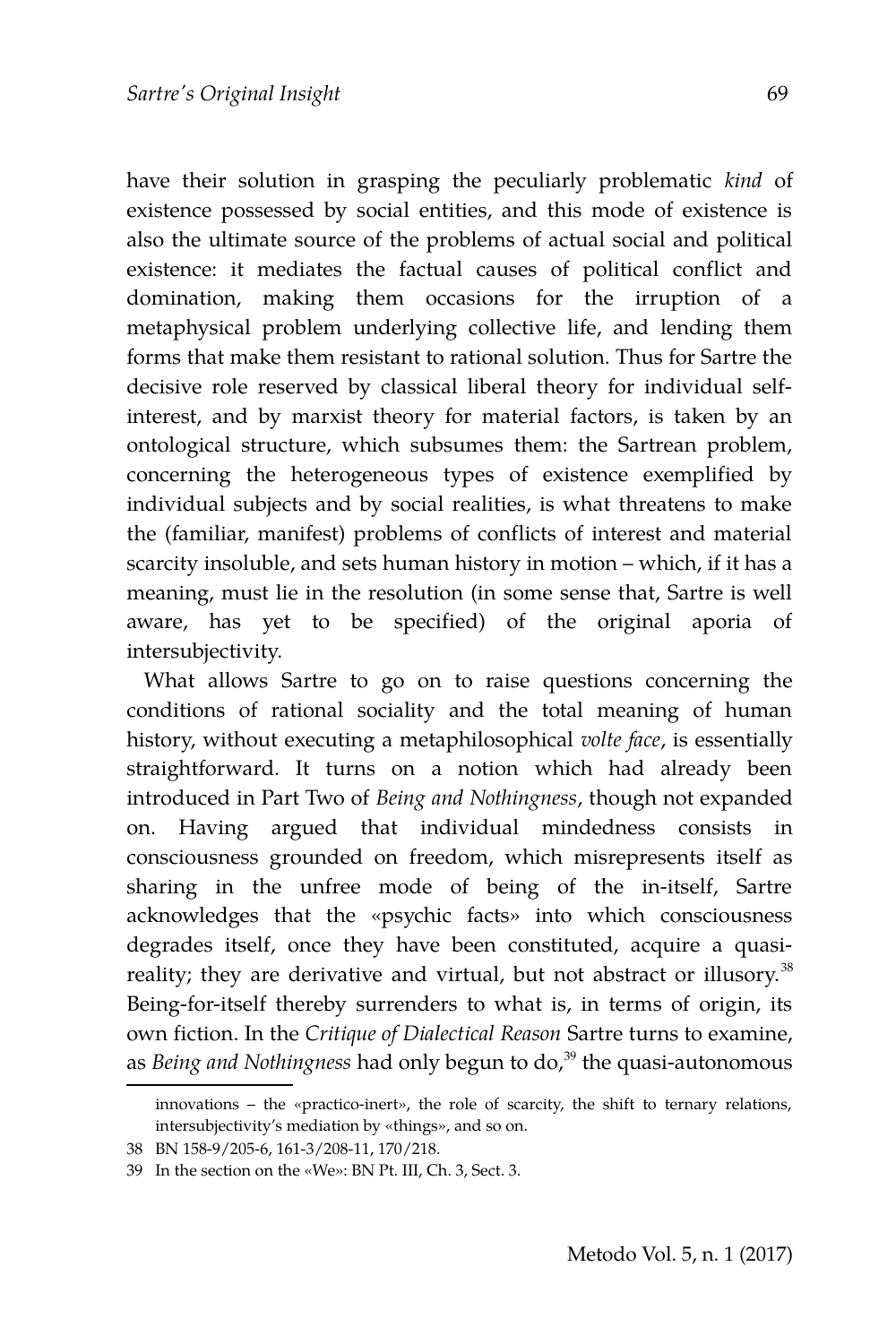life of these pseudo-realized fictions, in order to lay bare their specific logic, which is inadequately grasped in the respectively idealistic and materialistic dialectics of Hegel and Marx. The failure of subjects to cohere intelligibly renders human reality ontologically vulnerable: it defines an empty space into which the entities which give the social and historical world its pseudo-substantiality project themselves. In this way the aporetic thesis provides the key to the new forms of social and historical explanation explored in Sartre's *Critique*.

# **References**

- FICHTE, J. G. 2000 [1796-97]. *Foundations of Natural Right, According to the Principles of the Wissenschaftslehre* [*Grundlage des Naturrechts, nach Principien der Wissenschaftslehre*], trans. Neuhouser, F. Cambridge: Cambridge University Press.
- GARDNER, S. 2005. «Sartre, Intersubjectivity, and German Idealism». *Journal of the History of Philosophy*, 43/3, 325-51.
- 2009. *Sartre's 'Being and Nothingness'*. London: Continuum.
- 2010. «The Transcendental Dimension of Sartre's Philosophy». In Webber, J., *Reading Sartre: On Phenomenology and Existentialism*. London: Routledge, 48–72.
- HEGEL, G. W. F. 1970. [1807] *Phenomenology of Spirit*, trans. T. Pinkard: [http://terrypinkard.weebly.com/phenomenology-of-spirit](http://terrypinkard.weebly.com/phenomenology-of-spirit-page.html)[page.html](http://terrypinkard.weebly.com/phenomenology-of-spirit-page.html) [*Phänomenologie des Geistes*, in *Werke*, hrsg. von Moldenhauer, E., und Michel, K. M. Frankfurt am Main: Suhrkamp, 1970, Bd. III].
- 1971 [1830]. *Philosophy of Mind*, *Part Three of the Encyclopaedia of the Philosophical Sciences*, trans. W. Wallace and A. V. Miller. Oxford: Oxford University Press.
- HENRICH, D. 1982. «Fichte's Original Insight», trans. Lacherman, D. In Christensen, D., *Contemporary German Philosophy*, Vol. I. University Park, PA.: Pennsylvania State University Press, 15-53. [*Fichtes*